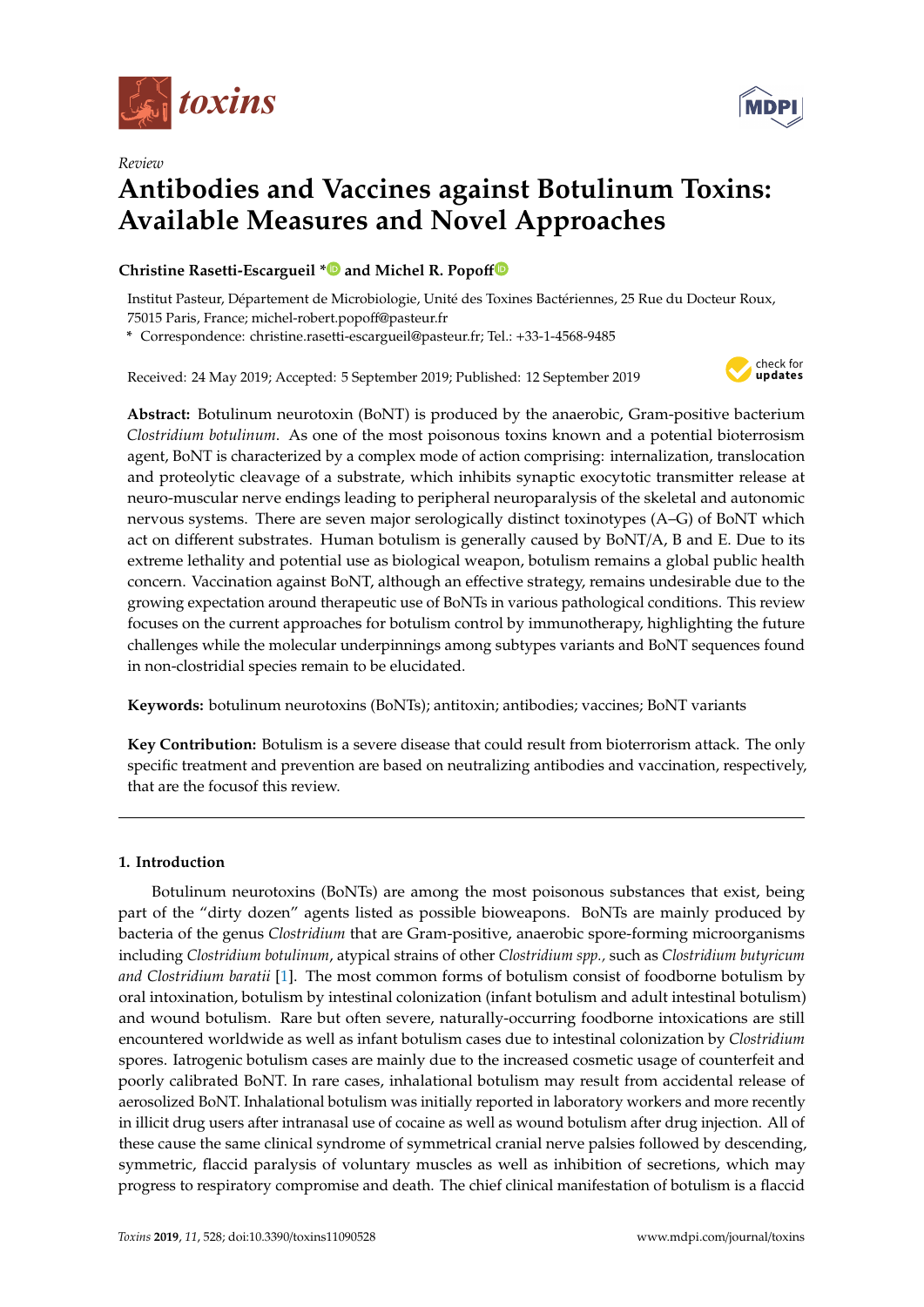peripheral paralysis that can be fatal in the absence of intensive care unit support. Treatment is mainly symptomatic including meticulous intensive care with mechanical ventilation in the severe cases. Anti-BoNT antibodies are the only specific treatment which is effective if administered early after the onset of symptoms [\[2,](#page-15-1)[3\]](#page-15-2). Despite numerous efforts, no small synthetic molecule as BoNT inhibitor has been approved for therapeutic use against botulism.

BoNTs are divided into more than seven toxinotypes (classically A to G and further recently identified toxinotypes) that are defined by specific neutralization with corresponding antibodies. BoNT/A is the deadliest biological substance currently known, with lethal dose values of 1 ng/kg in humans by the intravenous and subcutaneous routes and 3 ng/kg by the pulmonary route, according to experiments with non-human primates and investigations on naturally acquired botulism outbreaks [\[4\]](#page-15-3). BoNT/E-related intoxications are scarcer than those related to BoNT/A and BoNT/B, but the median LD50 of BoNT/E is estimated to be as low as that of BoNT/A, equal to 1.1 ng/kg in mice and monkeys by intraperitoneal route [\[5\]](#page-15-4). Like a few other non-proteolytic BoNT/B and BoNT/F toxinotypes, BoNT/E is secreted as a unique inactive chain by group II *C. botulinum* strains that requires activation by host proteases. This process—called nicking—is associated with a 100-fold increase in toxicity [\[6\]](#page-16-0). BoNT has been classified as a category A biothreat agent (by the United States Center of Disease Control and Prevention due to this extreme toxicity and ease of production [\[7\]](#page-16-1). The Soviet Union and Iraq have weaponized BoNTs and attempted splicing the BoNT gene into other bacteria as reported by U.N. Officers [\[8\]](#page-16-2). Furthermore, the risk of contamination of the food chain by BoNTs has been highlighted in several potential scenarios [\[9\]](#page-16-3). However, BoNT is used as a therapeutic agent for a growing number of indications including movement disorders, hemifacial spasm, essential tremor, tics, writer's cramp, cervical dystonia, cerebral palsy, vascular cerebral stroke and more recently for chronic pain, migraine headache and overactive bladder.

This review focuses on the available anti-BoNTs antibodies and efforts made towards next generation vaccine against botulism, including DNA- and protein-based vaccines. Challenges posed in the future developments will be presented with a particular emphasis on projects focused on the development of recombinant antibodies to neutralize the most lethal types of BoNTs such as the AntiBotABE project.

#### **2. Diversity and Structure of BoNTs**

Most human botulism cases are caused by BoNT/A, B and E and to a lower extent BoNT/F [\[10](#page-16-4)[,11\]](#page-16-5). Botulism due to BoNT/F is very rare, but most often associated with infant botulism, which is of importance for antibodies development [\[12\]](#page-16-6). A potential eighth novel BoNT, was reported as toxinotype H in 2014 [\[13\]](#page-16-7), the designation of this novel toxin as a new serotype has been questioned due to its hybrid-like structure with regions of similarity to toxinotypes A and F and the fact that it is neutralized with toxinotype A antitoxin. It is now recognized as BoNT/FA or HA [\[13–](#page-16-7)[15\]](#page-16-8). In addition, BoNT/like sequences have been identified in non-clostridial species such as *Weissella oryzae*, *Enterococcus faecium* and *Chryseobacterium piperi* [\[16\]](#page-16-9) as well as a new BoNT serotype, tentatively named BoNT/X found in the *Clostridium Botulinum* strain 111 [\[17\]](#page-16-10). BoNT/Wo from *W. oryzae* adds to the BoNT diversity as a recognized novel toxinotype that cleaves VAMP2 similarly to BoNT/B, D, F and G [\[17](#page-16-10)[–19\]](#page-16-11)). The neurotoxin gene cluster recently identified within *E. faecium* encodes for a novel putative eBoNT/J (also called BoNT/En) but more importantly, the public health implications and potential therapeutic use of the novel BoNT types remain to be defined [\[20\]](#page-16-12). To add to this complexity, sequence analysis has allowed to distinguish numerous variants within each BoNT toxinotypes (more than 40) named "subtypes" (BoNT/A1,  $\vert$ A2, BoNT/B1,  $\vert$ B2 etc.) [\[1,](#page-15-0)[20\]](#page-16-12).

BoNTs are produced as large protein complexes combining a neurotoxic subunit with a non-toxic non-hemagglutinin (NTNH) component, and with either hemagglutinin (HA) components or OrfX proteins. Despite their sequence complexity, BoNTs share a similar structure consisting of a light chain (LC, 50 kDa) and a heavy chain (H, 100 kDa) linked by a disulfide bond. The crystal structures of BoNT/A, /B and /E show a tri-modular architecture with each domain fulfilling a "chaperone-like"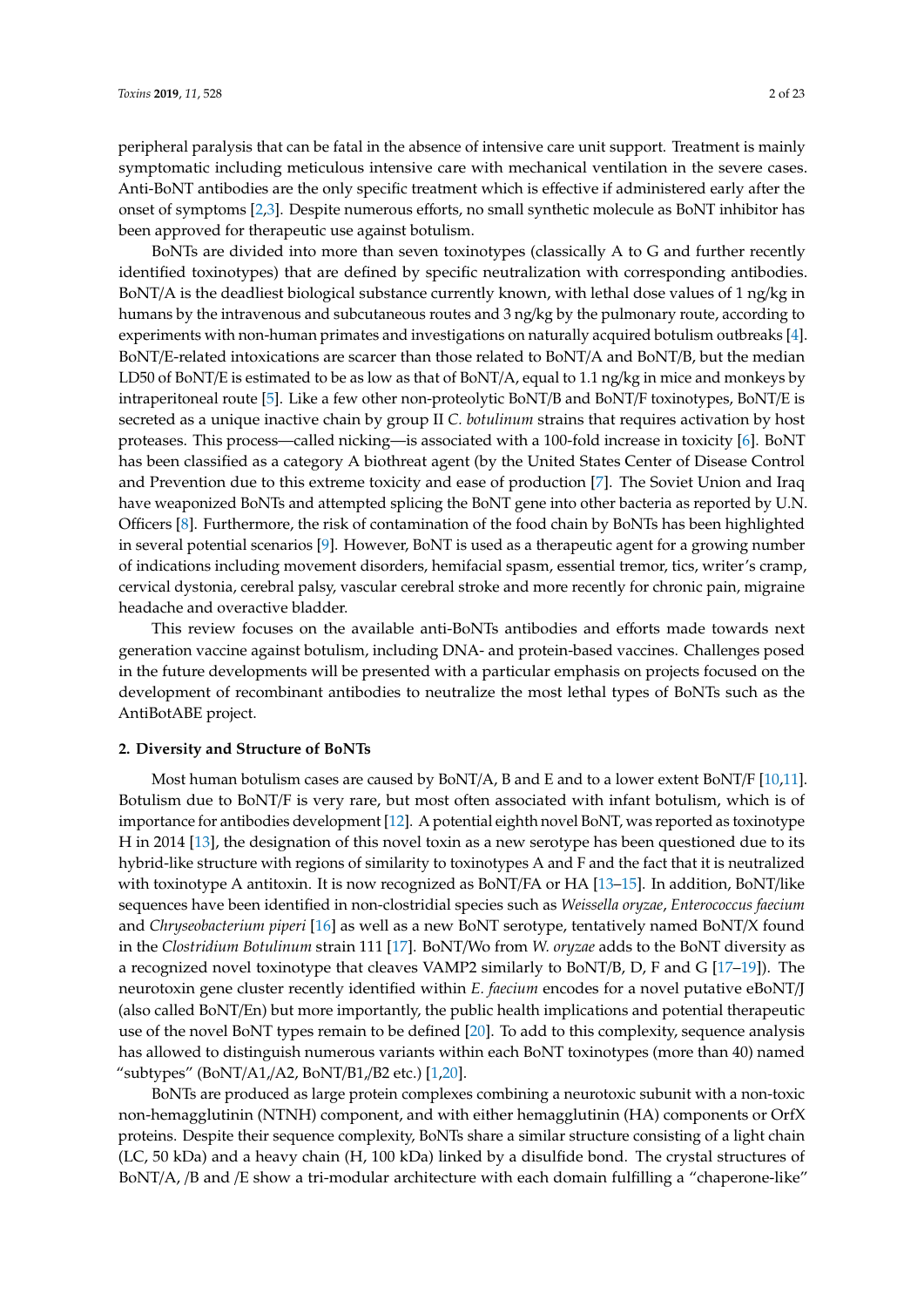role for the other domains [\[21,](#page-16-13)[22\]](#page-16-14). The LC is a zinc-metalloprotease that cleaves one of the three SNARE proteins (SNAP-25, VAMP and syntaxin) involved in neurotransmitter exocytosis. The LC delivery across the vesicle membrane, to enter the neuronal cytosol upon acidification, is facilitated by the translocation domain located on the N-terminal domain of the H chain (HN) while the half C-terminal (HC) domain, composed of two sub-domains (HC N-terminal moiety (HCn) and HC C-terminal moiety (HCc)), is responsible for binding of the toxin to presynaptic membrane of neurons prior to endocytosis [\[23](#page-16-15)[,24\]](#page-16-16). However, the molecular mechanism underlying membrane insertion of HN remains poorly understood.

HC binds to polysialo-gangliosides and protein receptors on neuronal membrane depending on the BoNT toxinotype [\[25](#page-16-17)[,26\]](#page-16-18), triggering the internalization by dual-receptor-mediated endocytosis followed by translocation of LC into the cytosol. The unique BoNT properties have paved the way for neuronal transport elucidation and protein-protein interaction while stimulating basic mechanistic studies [\[27\]](#page-16-19). Botulism occurs when BoNT has reached the peripheral nerve endings via the lymph or bloodstream subsequently to food intoxication or intestinal colonization—but mechanisms behind the absorption of BoNT through mucosal membranes have not been fully explored. The BoNT complexes containing hemagglutinin (HA) proteins disrupt the intestinal barrier by direct binding to E-cadherin and inhibition of E-cadherin-mediated cell-cell adhesion [\[28](#page-17-0)[,29\]](#page-17-1). However, BoNT toxinotypes E and F as well as many BoNT toxinotypes A lack hemagglutinin encoding genes and are produced without hemagglutinins, yet they cause botulism. Indeed, BoNT translocation through the intestinal barrier in a mouse ligated intestinal loop model, has been shown to occur via an endocytosis-dependent mechanism while BoNT further targeted neuronal cells and extensions within the intestinal submucosa [\[30](#page-17-2)[,31\]](#page-17-3).

#### **3. Current Therapeutic Anti-BoNTs Antibodies**

Europe relies on a heptavalent equine anti-toxin serum (HBAT, by Cangene Corporation, Winnipeg, Manitoba, Canada and equine trivalent antitoxin serum from Behring), of which there are limited stockpiles. In addition, these equine sera bear the risk of inducing adverse effects such as serum sickness [\[32\]](#page-17-4). Two treatments based on passive administration of antibodies are also available in the USA but similarly with limited stock. The first one—BabyBIG®—which was initially based on human immunoglobulins, is supplied by the California Department of Public Health. This formulation has been recently discontinued and will be replaced with a new formulation currently under clinical development [\[33\]](#page-17-5). The second antidote consists of a modified HBAT (Cangene Corporation) with limitations due to the risk of serum sickness like other therapeutic equine sera [\[34\]](#page-17-6) (Table [1\)](#page-3-0). The CDC announced the availability of this new heptavalent botulinum antitoxin through a CDC-sponsored Food and Drug Administration (FDA) Investigational New Drug (IND) protocol. The HBAT replaced a licensed bivalent botulinum antitoxin AB and an investigational monovalent botulinum antitoxin E (BAT-AB and BAT-E, Sanofi Pasteur) with expiration of these products on March 12, 2010. The HBAT contains fragments of IgG targeted against seven BoNT types derived from equine plasma consisting of  $\langle 2\%$  intact IgG and  $\geq 90\%$  Fab or F(ab')2 immunoglobulin (Ig) fragments to reduce the hypersensitivity reaction. The Fab and F(ab')2 fraction being eliminated from blood circulation more rapidly than intact IgGs, makes HBAT plasma's half-life shorter and may require additional administrations when botulism or exposure to BoNT is prolonged [\[35](#page-17-7)[,36\]](#page-17-8). This occurred in a patient with BoNT/F intestinal botulism showing improvement after a unique HBAT administration but, when Fab/F(ab')2 IgG fragments were cleared from the circulation, the BoNT/F rebounded and bilateral descending flaccid paralysis recurred [\[35\]](#page-17-7).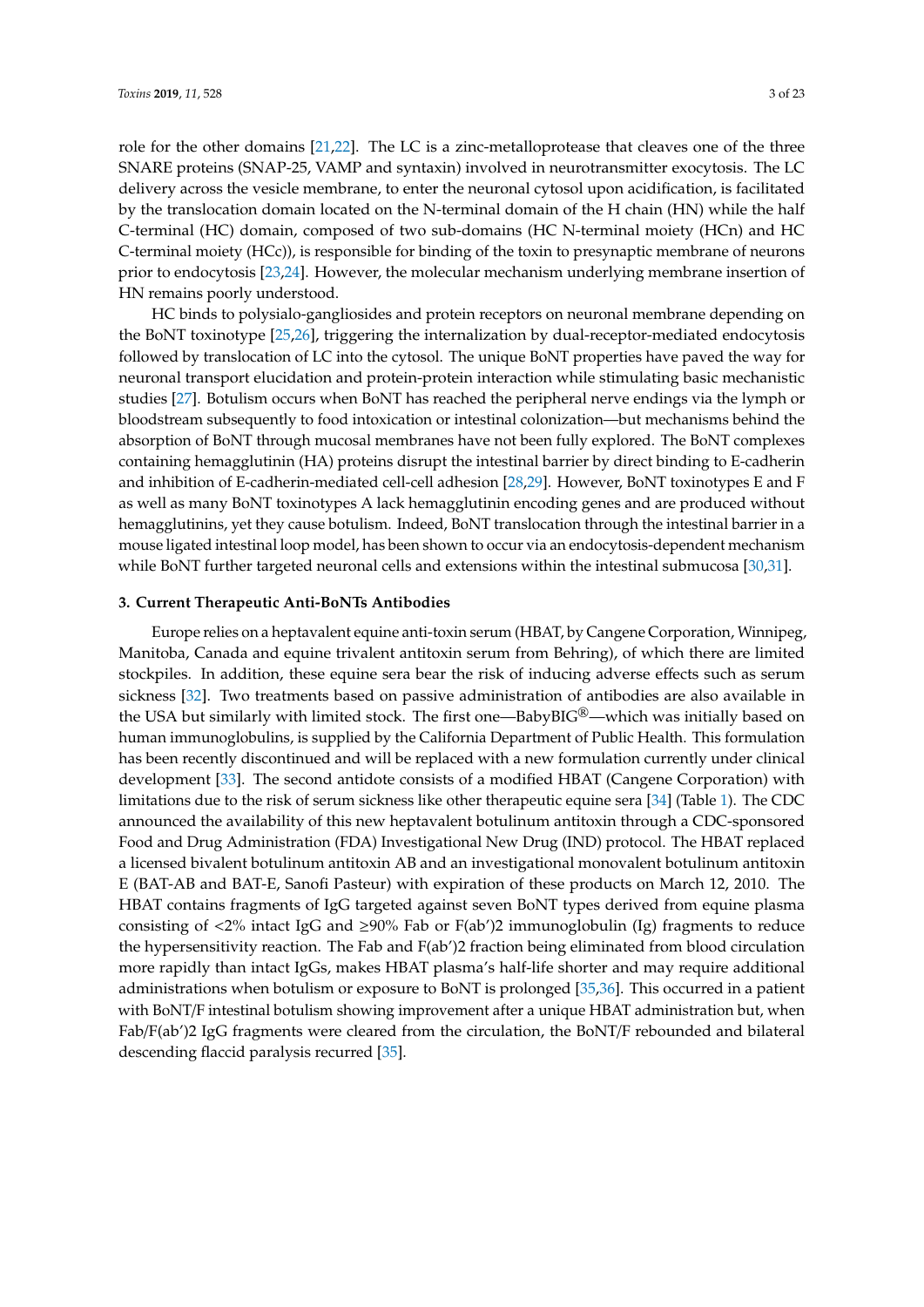<span id="page-3-0"></span>

| <b>Preparation Name</b>                                     | <b>BoNT</b> Type<br>Neutralized | Company                                            | <b>Antitoxin Titer</b>                                                                                                                        | <b>Recommended Dose</b>                                                                                                               |
|-------------------------------------------------------------|---------------------------------|----------------------------------------------------|-----------------------------------------------------------------------------------------------------------------------------------------------|---------------------------------------------------------------------------------------------------------------------------------------|
| BAT-AB and BAT-E                                            | A. B and E                      | Sanofi Pasteur                                     | <b>BoNT</b><br>Type/Neutralizing<br>Units/mL                                                                                                  | Expired in 2010                                                                                                                       |
| Heptavalent equine<br>anti-toxin (HBAT)                     | $A-G$                           | Cangene Corporation<br>(USA)                       | <b>BoNT/A 4500</b><br><b>BoNT/B 3300</b><br><b>BoNT/C 3000</b><br>BoNT/D 600<br><b>BoNT/E 5100</b><br><b>BoNT/F 3000</b><br><b>BoNT/G 600</b> | 1 vial (adult $> 17$ years)<br>20-100% of adult dose<br>for pediatric $(1-17$ years)<br>10% of adult dose for<br>infants $(<$ 1 year) |
| Trivalent equine<br>anti-toxin                              | A, B, E                         | Behring (Germany)                                  | BoNT/A 187500<br>BoNT/B 125000<br><b>BoNT/E 12500</b>                                                                                         | 2 bottles                                                                                                                             |
| Trivalent equine<br>anti-toxin                              | A, B, E                         | Biomed (Poland)                                    | <b>BoNT/A 5000</b><br><b>BoNT/B 5000</b><br><b>BoNT/E 1000</b>                                                                                | $1-5$ vials                                                                                                                           |
| Trivalent equine<br>anti-toxin                              | A, B, E                         | Instituto Butantan (Brazil)                        | <b>BoNT/A 7500</b><br><b>BoNT/B 5500</b><br><b>BoNT/E 5000</b>                                                                                | 1 vial                                                                                                                                |
| Bivalent equine<br>anti-toxin EqBA                          | A, B                            | Argentina Public<br>Department of Health           | <b>BoNT/A 7500</b><br><b>BoNT/B 5500</b>                                                                                                      | 1 vial                                                                                                                                |
| Tetravalent equine<br>anti-toxin                            | A, B, E, F                      | Chiba Serum (Japan)                                | <b>BoNT/A 10000</b><br><b>BoNT/B 10000</b><br><b>BoNT/E 10000</b><br><b>BoNT/F 4000</b>                                                       | $1-3$ vials                                                                                                                           |
| Human botulism<br>immune globulin<br>$(Baby-BIG)^{\dagger}$ | A, B                            | California Department<br>of Public Health<br>(USA) | BoNT A 15<br>BoNT/B 4                                                                                                                         | Infant $(<1$ year)<br>1 ml/kg of body weight                                                                                          |

**Table 1.** Polyclonal antibody preparations and sera used for treatment of botulism.

<sup>†</sup>: BabyBIG is no longer produced as described in the text, the future BabyBIG formulation will be based on a bi-valent receptor binding domain vaccine to BoNT/A and /B only [\[33\]](#page-17-5). BoNT: botulinum neurotoxin,

## **4. Generation of Animal Hyperimmune Anti-BoNT Sera**

Medical treatment of botulism has historically relied upon antibody therapy. Antibodies to the botulinum toxins are also used as diagnostic reagents to classify toxinotypes. Historically, formalin-detoxified toxins have been used to generate antitoxins but more recently recombinant or chemically-altered derivatives of the toxins have been proposed [\[37–](#page-17-9)[39\]](#page-17-10). Improved formalin-detoxified toxoids were prepared from BoNT/A in Keller laboratory by optimizing formaldehyde reaction conditions that induced higher protective antibody titers in mice compared to commercially available formalin botulinum toxoids. This study established that the protective IgG titers induced by formalin toxoids derived from the purified BoNT protein can vary greatly depending on the reaction conditions used during the detoxification [\[40\]](#page-17-11).

Soon after, the production of hyperimmune monovalent antitoxins to BoNT toxinotypes A and B was improved by immunizing horses with the newly developed formalin toxoids. Three horses received additional toxoid booster injections with either the Toxoid A derived from BoNT/A or Toxoid B derived from BoNT/B to induce hyperimmune antibody titers. Each monovalent plasma pool failed to cross-neutralize other BoNT toxinotypes indicating a high degree of specificity of each antitoxin for the toxinotype used during immunization [\[41\]](#page-17-12). In Japan, Japanese antitoxins have been used for more than 50 years; however, their safety and therapeutic efficacy are not clear. Indeed, published reports about botulism cases in which botulinum antitoxins were used, were retrospectively analyzed in terms of safety and efficacy of the therapy. A total of 134 patients administered with botulinum antitoxins were identified from published reports. Two cases of side effects (1.5%) were detected after antitoxin administration; both cases were not fatal. These data suggest that the therapy with Japanese antitoxins is safe and highly effective [\[42\]](#page-17-13).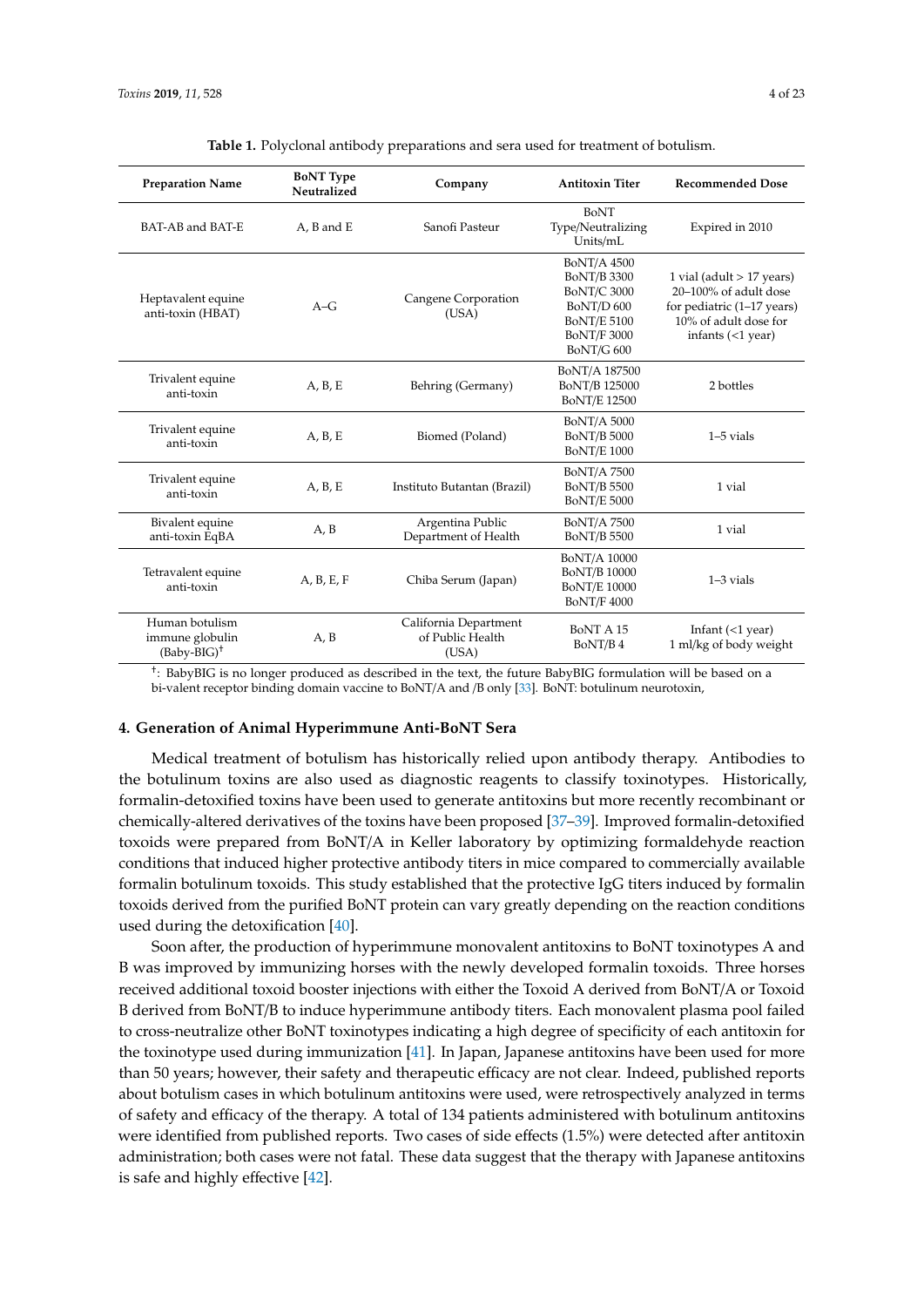#### **5. Generation of Anti-BoNT Human Immunoglobulins**

A recent antibody therapy, derived from the plasma of volunteers, is composed of human Igs obtained from pooled-plasma from subjects immunized with a pentavalent vaccine composed of BoNT/A, B, C, D and E toxoids. As a result, the "BabyBIG" (botulism immune globulin intravenous, human) was the antitoxin of choice for specific treatment of infant botulism in the United States [\[34\]](#page-17-6). However, this formulation has been recently modified due to the discontinuation of the heptavalent vaccine, which prevented the immunizations required before plasma donations. The future BIG-IV formulation will be based on a bi-valent receptor binding domain vaccine to BoNT/A and /B only. The BabyBIG antitoxin reduced hospital time for infant botulism cases by about 50% but its high cost limits its wide use. The new formulation of BabyBIG will be based on a bi-valent receptor binding domain vaccine to BoNT/A and /B [\[33\]](#page-17-5).

In addition, since March 13, 2010, HBAT became the only botulinum antitoxin available in the United States for naturally occurring non-infant botulism [\[43\]](#page-17-14). In parallel, the effectiveness and safety of another formulation of equine botulinum antitoxin (EqBA) as an alternative treatment was assessed on cases of infant botulism registered in Mendoza, Argentina, from 1993 to 2007. Neither sequelae nor adverse effects attributable to EqBA were noticed, except for one infant who developed a transient erythematous rash. These results suggested that EqBA could be considered as an alternative specific treatment for infant botulism when BabyBIG is not available [\[44\]](#page-17-15).

#### **6. Investigations of Neutralizing Epitopes in BoNTs**

Europe relies on limited stockpiles of equine antitoxin sera presenting a risk of adverse effects including serum sickness combined to short half-life and whose effectiveness against various BoNTs subtypes is unknown. To add to this complexity, vaccination of the populations is not an appropriate response to the threat due to the expanding therapeutic applications of BoNTs. The current situation highlights the urgent need for innovative and highly-effective human-like antibody preparations or inhibitors offering better tolerance than equine antibodies. In addition, the sequence variability found between BoNT toxinotypes and subtypes directly affects antibody binding and neutralization. This variability must be accounted for when generating and evaluating antibodies to neutralize specifically each toxinotype or subtype [\[1](#page-15-0)[,32](#page-17-4)[,45](#page-17-16)[,46\]](#page-17-17). More importantly, optimal tolerance of antibodies is the essential criterion to be considered for human application. Since it is difficult to immunize a sufficient number of human volunteers with the antigen of interest in the case of biological agents, human volunteers may be replaced by non-human primates for the construction of immune libraries. The generation of non-human primate immune libraries combined with germline humanization techniques has led to the isolation of therapeutic antibodies close to their human counterparts, which offer improved tolerance in therapy [\[47](#page-17-18)[,48\]](#page-18-0).

For a better understanding of BoNT neutralization with antisera, mapping of neutralizing epitopes was developed based on experimental animal antibodies.

#### *6.1. Epitope Mapping Models*

In order to achieve better selectivity, epitope binding models were proposed by Chen and coworkers in 1997 when they illustrated the interaction between BoNT and hemagglutinins. The model was established as a guide for the design of neutralizing antibodies and to clarify how the associated non-toxic proteins protect the BoNT from proteolysis. The domain organization of BoNT/A was studied using 44 mouse monoclonal single-chain variable fragments (scFvs) selected from phage libraries. All of the covered epitopes were mapped in the binding domain of BoNT, suggesting that the binding domain is in direct contact with the nontoxic portion in the complex. Therefore, the majority of antibodies against the binding domain recognizes epitopes that must be covered when the BoNT is combined to the non-toxic complex proteins. Fifteen antibodies were deduced to bind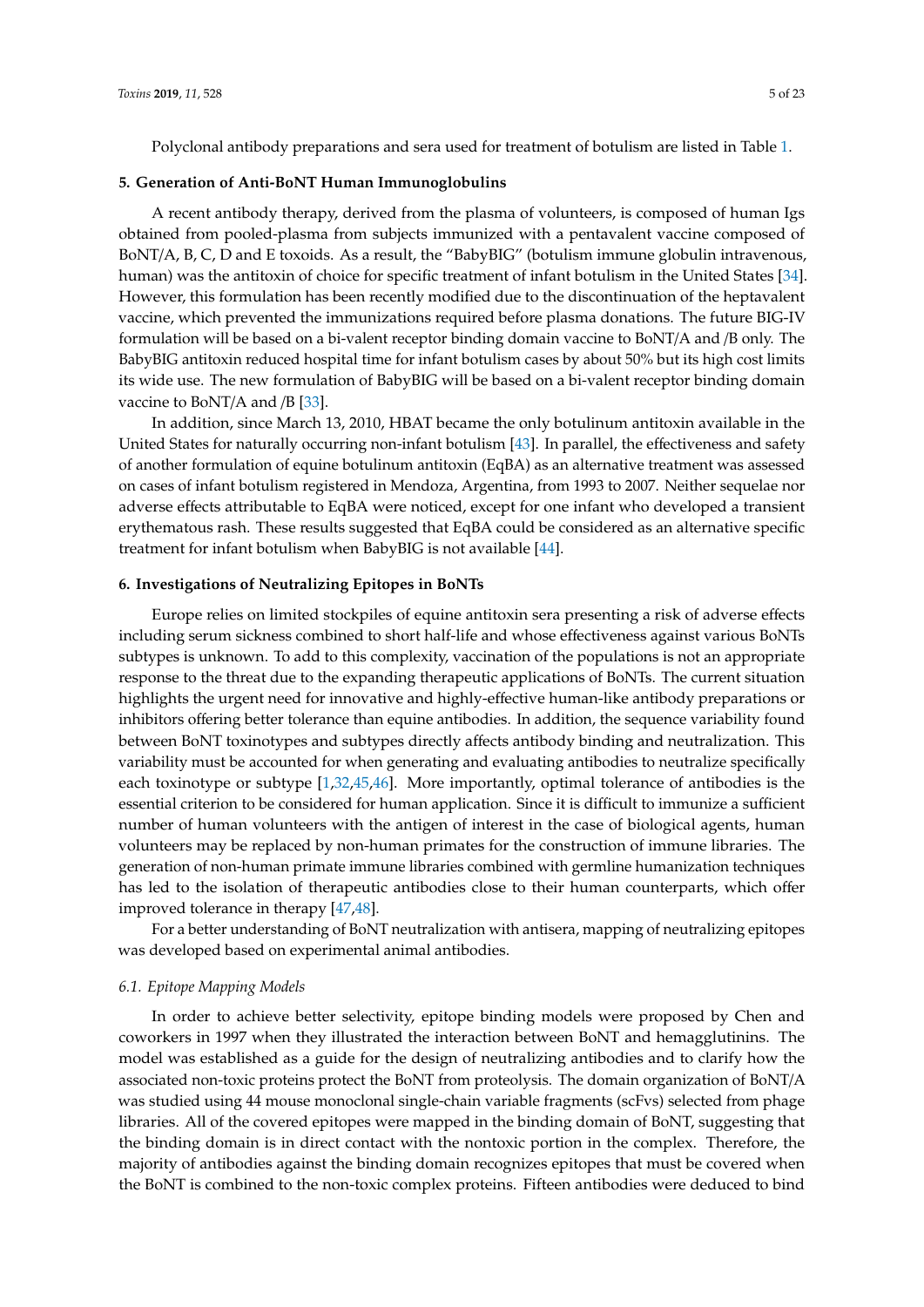the catalytic domain on conformational epitopes shared between domains that may not exist in the separate domains. Based on the preliminary antibody mapping to the different domains of BoNT, a model of the BoNT complex was proposed [\[49\]](#page-18-1). Epitope mapping of the only neutralizing antibodies is summarized in Figure [1](#page-6-0) and Table [2](#page-6-1) [\[50–](#page-18-2)[54\]](#page-18-3). It is noteworthy that almost all the neutralizing antibodies are localized on the receptor binding domain of BoNTs and, to a lesser extent, on the translocation domain (HN). Blockade of the interaction of BoNTs with their specific receptors is an efficient mechanism of toxin neutralization. The efficacy of an individual neutralizing antibody may be hampered by the potential modification of its target epitope in a subtype of toxin. These limitations support the use combinations of several antibodies having different specificities to the target antigen. Combined antibodies preparations are better suited to improving the clearance of the agent since neutralization is more efficient when multiple antibodies bind the toxin simultaneously. Extending<br>d and Table 2 contribution in Figure 1 and Table 2 [50–54]. It is note worth that almost 2 [50–54]. the half-life of antibodies used for the treatment for botulism due to food poisoning will also help to the receptor binding  $\frac{1}{2}$ reduce the impact of prolonged toxin production in case of gut colonization by clostridial species [\[55\]](#page-18-4). It remains essential to distinguish the neutralization of the toxins by antibodies blocking specific functional sites such as binding to neuronal receptors or inhibiting enzymatic site from the *in vivo* clearance of the toxin from the circulation by antibodies binding to the toxin and the subsequent immune system cascades that result in renal clearance of the toxin  $[56]$ .

# 6.2. *Epitope Mapping Based on Human Antibodies*

However, given that human BoNT antisera are of limited supply and equine BoNT antisera are prone to unwanted side effects, such as serum sickness and anaphylaxis, Adekar and coworkers sought to explore the human native antibody response to BoNT [\[57\]](#page-18-6). Native antibodies are those that arise <sup>1</sup><br>within an intact human immune system including affinity-matured antibodies, encoded by DNA  $\frac{1}{2}$  sequences that have undergone somatic hypermutation, and natural antibodies, which are encoded by sequences that have undergone somatic hypermutation, and natural antibodies, which are encoded by un-mutated germ-line DNA sequences.  $\frac{1}{56}$   $\frac{1}{56}$ 



**a: BoNT/A front** 

**Figure 1.** *Cont.*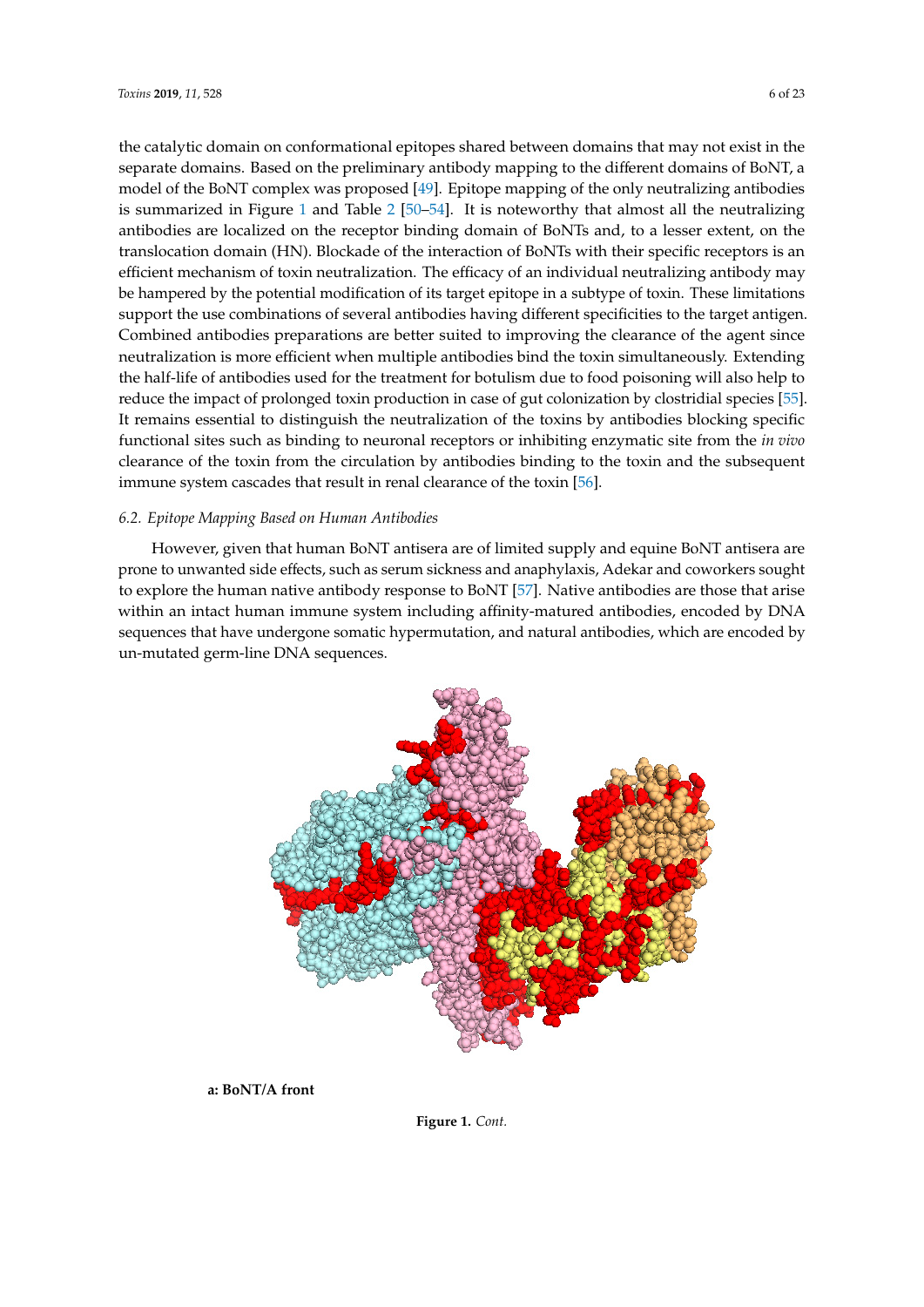<span id="page-6-0"></span>

**b: BoNT/A back** 

<span id="page-6-1"></span>**Figure 1.** Epitope mapping of neutralizing antibodies (red); Blue: light chain (LC), pink: H chain (HN), **Figure 1.** Epitope mapping of neutralizing antibodies (red); Blue: light chain (LC), pink: H chain (HN), yellow: HC N-terminal moiety (HCn) and HC C-terminal moiety (HCc). yellow: HC N-terminal moiety (HCn) and HC C-terminal moiety (HCc).

| <b>Binding Domain</b>   | Reference                                                                                                                                                                                                     |                                          |  |
|-------------------------|---------------------------------------------------------------------------------------------------------------------------------------------------------------------------------------------------------------|------------------------------------------|--|
| HC domain:              | C <sub>25</sub> : 889 to 1294<br>HuC25: 918-920; 953; 1061-1066<br>3D12: 1127-1131; 1131-1264<br>S25: 1115-1223; 1254-1256                                                                                    | Mullaney et al. 2001<br>Levy et al. 2007 |  |
| HN domain:              | N5: 505-523<br>N6: 519-537<br>N8: 547-565<br>N25: 785-803<br>N26: 799-817                                                                                                                                     |                                          |  |
| Hc domain:              | $C2: 869 - 887$<br>$C3: 883 - 901$<br>$C4: 897 - 915$<br>$C9-11:967-1013$<br>C <sub>13</sub> : 1023-1041<br>C15: 1051-1069<br>C23: 1163-1181<br>C <sub>25</sub> : 1191-1209<br>C31: 1275-1296<br>N28: 827-845 | Atassi 2005                              |  |
| HN domain:              | 455-662                                                                                                                                                                                                       | Dertzbaugh 1996                          |  |
| HC domain:<br>1150-1289 |                                                                                                                                                                                                               |                                          |  |

**Table 2.** BoNT/A1 amino acid determination of neutralizing epitopes shown in Figure 1. **Table 2.** BoNT/A1 amino acid determination of neutralizing epitopes shown in Figure [1.](#page-6-0)

*6.2. Epitope Mapping Based on Human Antibodies*  in the initial antibody immune defense against viral and bacterial pathogens, creating multivalent complexes that sequester infectious agents in the spleen. Using a murine cell line and primary human B cells, they have generated two hybridomas stably secreting IgM antibodies and specifically binding to BoNT/A. Both antibodies were un-mutated IgM antibodies, consistent with an origin in naive B cells. Natural antibodies that arise within an intact human immune system serve an important role One of the antibodies did fully neutralize a lethal dose of BoNT/A *in vivo*. They suggested this natural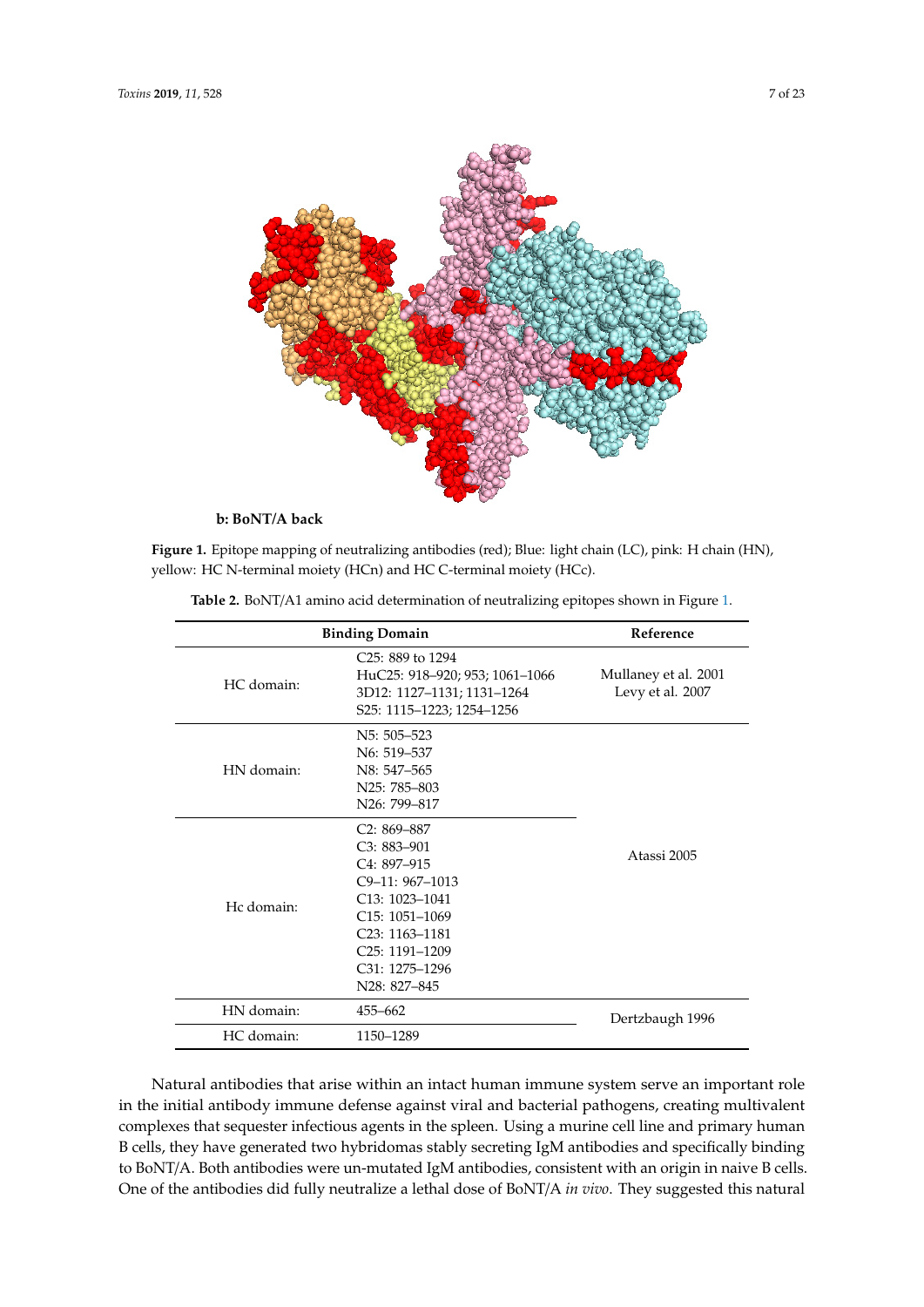antibody repertoire to serve as a first-line defense against structurally non-repetitive biological toxins such as BoNT/A adding that the toxins and the natural antibody repertoire of their hosts may have been shaped by a co-evolutionary process [\[57\]](#page-18-6). They also applied a novel cell culture selection strategy using peripheral blood B-cells to generate libraries of stable hybridomas expressing affinity-matured, antigen-specific human IgG antibodies. This selection method followed by *in vitro* expansion in the presence of IL-4, IL-10 and CD40L reduced the background of IgM-secreting hybridomas, enriched the resultant hybridoma libraries for secretion of post-germinal center IgG antibodies, and increased the yield of antigen-specific antibodies cloned [\[58\]](#page-18-7).

In addition to epitope mapping to different domains of BoNT, the review of the specificity of blocking antibodies produced by humans after treatment with BoNT/A or BoNT/B, and how these antibodies block the action of the correlate toxin was proposed to design peptide-based synthetic vaccines against toxin poisoning. Atassi and coworkers localized the BoNT regions that bind blocking antibodies from 28 BoNT/A- and 30 BoNT/B-treated dystonia patients who became unresponsive and whose sera protected mice against LD100 (BoNT dose causing death of 100% of the mice) of the related BoNT [\[59\]](#page-18-8). The continuous regions of BoNT/A LC recognized by anti-toxin antibodies from mouse, horse and chicken have also been mapped, allowing the description of the complete antigenic structure of BoNT/A. The epitopes of neutralizing antibodies on the BoNT 3-D structure show that antigenic regions are on the surface of the toxin revealing that the enzymatic activity of the LC is obstructed when the antibodies are bound [\[60\]](#page-18-9). Using 92 synthetic 19-residue peptides that overlapped by 5 residues and comprised an entire toxin (A or B) they determined the peptides' ability to bind anti-toxin antibodies of human, mouse, horse and chicken. They showed that selected synthetic peptides were able to inhibit the toxin's action *in vivo* and that epitopes designed on unresponsive patients blocking antibodies should be valuable tools in synthetic vaccines design [\[61\]](#page-18-10).

In summary, the mapping of neutralizing epitopes using mouse monoclonal antibodies has shown that almost all the neutralizing antibodies are localized on the receptor binding domain and to a lower extent on the translocation domain (HN) of BoNTs. The blockade of the interaction of BoNTs with their specific receptors was recognized as an efficient mechanism of toxin neutralization. Moreover, the use of natural human antibodies as well as antibodies produced by unresponsive patients will be essential to achieve a better selectivity.

#### **7. Generation of Mouse, Sheep or Humanized Monoclonal Antibodies**

Existing treatments against BoNTs intoxication including polyclonal antisera derived from immunized humans or horses have similar drawbacks and do not reverse paralysis completely since they act by neutralizing toxins outside the neuronal cells. Therefore, their efficacy is related to their early administration before toxin uptake by neurons. Thereby, more efforts are required to develop efficient antitoxins against BoNTs in the form of neutralizing monoclonal antibodies (mAbs) that can represent a safer and scalable therapeutic drug. MAbs provide very good prospects for enhanced neutralization potency using the synergistic effects of multivalent mixtures and improving their stability and adherence with heteropolymers or fusion proteins. Although polyclonal antisera are efficient, they are finite and suffer from substantial batch-to-batch variation. Monoclonal antibodies offer limitless amounts of a precisely targeted agent selected from an immunized animal that do not bear the risk of allergic responses or even serum sickness.

## *7.1. Benefit of mAbs Combinations or Single mAbs*

Mouse mAbs against BoNT/A, B, E, and F, have been generated and characterized. Unique mAbs have also been developed to efficiently neutralize BoNT/A as well as combination of three mAbs [\[62–](#page-18-11)[69\]](#page-19-0). However, these mAbs are specific of some BoNT/A subtypes. In a more recent study, highly specific and neutralizing mAbs against botulinum toxinotypes were generated by immunization of mice with a trivalent mixture of HC/A, B, and E in a single process. A strong synergistic effect of up to 400-fold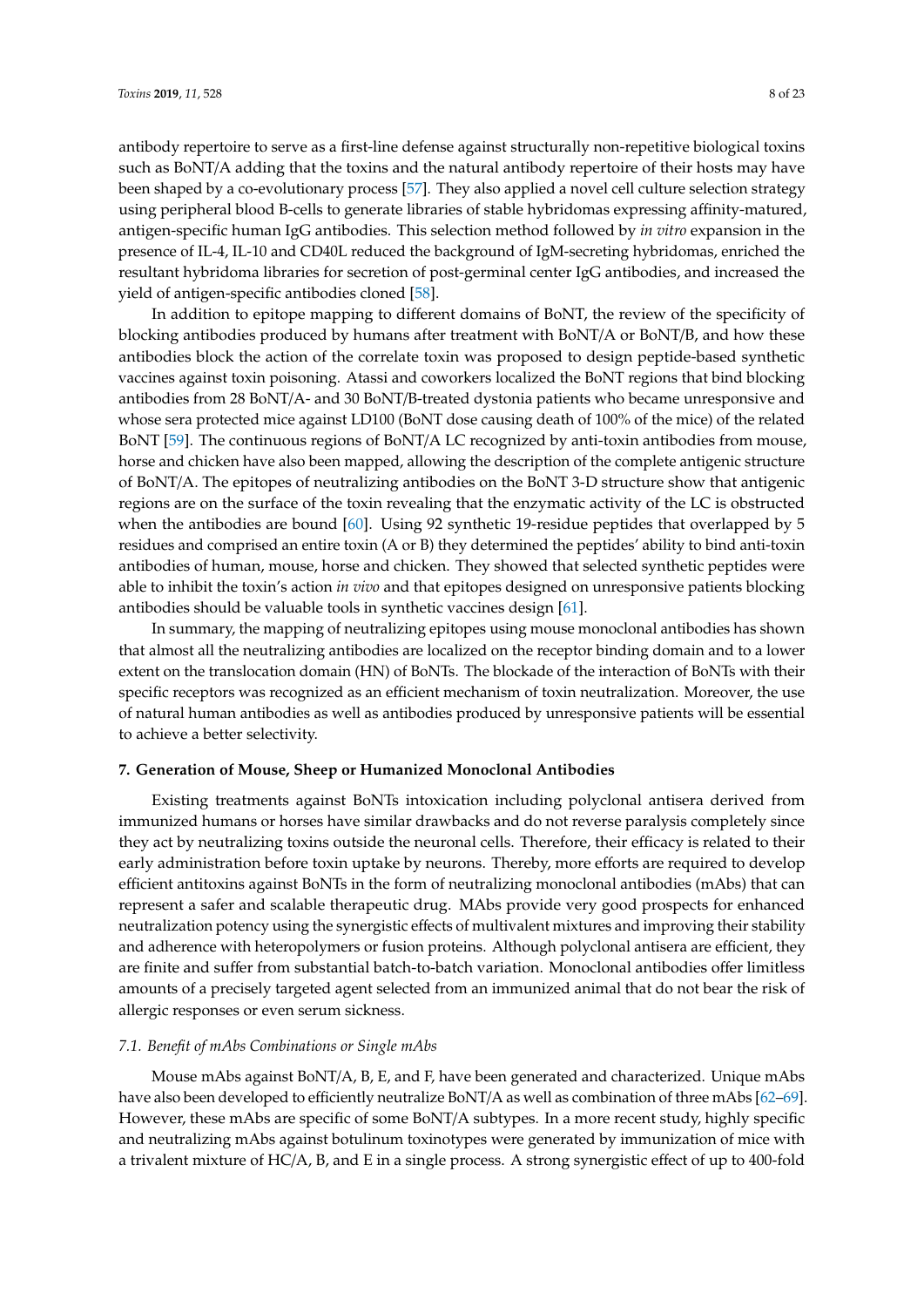enhancement in the neutralizing activity was obtained with toxinotype-specific mAbs combinations against BoNT/A, B, and E that may possess diagnostic and therapeutic potential [\[70\]](#page-19-1).

Mouse mAbs against BoNT/ A, B, E, and F, were generated, which recognized their respective toxins, but also possessed neutralizing activity against BoNT/A complex *in vivo*, both individually and in mixture. The mixture of the antibodies neutralized the highest dose of the toxin. Such mAbs represent promising candidates for development of humanized therapeutic antibodies against BoNT/A-caused botulism [\[71\]](#page-19-2). Similarly, six highly protective sheep mAbs (SmAbs) derived from sheep immunized with BoNT/A1 toxoid or BoNT/A1 HCc have been generated. Divalent and trivalent combinations of the SmAbs, were highly protective and the trivalent combination was 100% protective against experimental clinical signs and death, reflecting protective levels not reported previously [\[72\]](#page-19-3). MAbs are also effective for immuno-affinity purification and concentration of BoNTs from complex matrices such as clinical samples in the mass spectrometry-based method [\[73\]](#page-19-4).

As described above, therapeutic mAbs hold considerable promise in botulism treatment. However, neutralizing potencies of mAbs against BoNTs are usually less than that of polyclonal antibodies. As shown by Chen and coworkers, the confirmation of key epitopes is paramount to developing more efficient antibodies. By comparing the neutralizing effects among different mAbs combination groups, they found that the combination of two mAbs recognizing different receptor binding sites in BoNT/Bs had a synergistic effect [\[74\]](#page-19-5). More recently, the combination of 3 mAbs against BoNT/A or BoNT/B were found effective in preventing botulism after an aerosol challenge with BoNT/A1 or BoNT/B1. Those mAbs combinations represent an alternative to vaccination in those at risk of BoNT exposure [\[75\]](#page-19-6).

Existing mAbs can also be used to build highly efficient neutralizing chimeric antibodies by selecting and shuffling VH and VL domains from a variety of repertoires. Mouse-human chimeric mAbs that could neutralize BoNTs were developed and shuffling chimeric antibodies designed with replacement of their VH or VL domains were constructed. A shuffling chimeric antibody might be the best candidate for replacing horse antitoxin to induce passive immunotherapy against botulism and avoiding the risk of serum sickness [\[76\]](#page-19-7). A mouse-human chimeric antibody able to neutralize BoNT/E was also developed. This chimeric antibody seems to be a useful candidate for infant botulism in which the use of passive immunotherapy with equine sera is not desirable to avoid anaphylactic shock [\[77\]](#page-19-8). A similar approach was used to generate a powerful chimeric antibody against BoNT/A, namely the TA12 [\[78\]](#page-19-9). However, while chimeric antibodies are expected to be less immunogenic, it is still possible that the rodent variable domains may remain immunogenic giving rise to an immune response. This may limit repeated long-term administration of chimeric antibodies.

Significant improvements in treatment efficacy may be obtained by using trivalent mAbs. This principle that safe and effective substitutes for polyclonal sera may be created from cloned antibodies has been demonstrated by the creation of a triplex antibody combination that is able to neutralize large doses of BoNT/A [\[62](#page-18-11)[,64\]](#page-18-12).

# *7.2. Optimisation of mAbs E*ffi*ciency*

Following antibody treatment, toxin is mainly sequestered in the liver [\[79\]](#page-19-10). However, the mechanism of toxin clearance by the antibody has not been fully determined. Cheng et al. reported the *in vivo* neutralization of BoNT/A by mAbs in systemic and oral models of botulism. A window of opportunity for mAb rescue following intoxication was defined as well as antibody dosage and timing of administration. The increased knowledge in pharmacokinetics of the toxin and antibodies has allowed the establishment of a direct correlation between toxin pharmacokinetics and antibody rescue. A therapy combination based on mAbs F1-2 and F1-40 targeting both BoNT/A LC and HC significantly increased protection in a mouse intoxication model. The establishment of windows of opportunity for antibody therapeutic treatment are invaluable for future development of antibodies against intoxication by BoNT [\[80\]](#page-19-11). Moreover, protection from BoNT lethality and rapid BoNT clearance through the liver was evidenced in mice by administration of a pool of epitope-tagged small protein binding agents together with a single anti-tag mAb. Pharmacokinetic studies demonstrated that BoNT/A was rapidly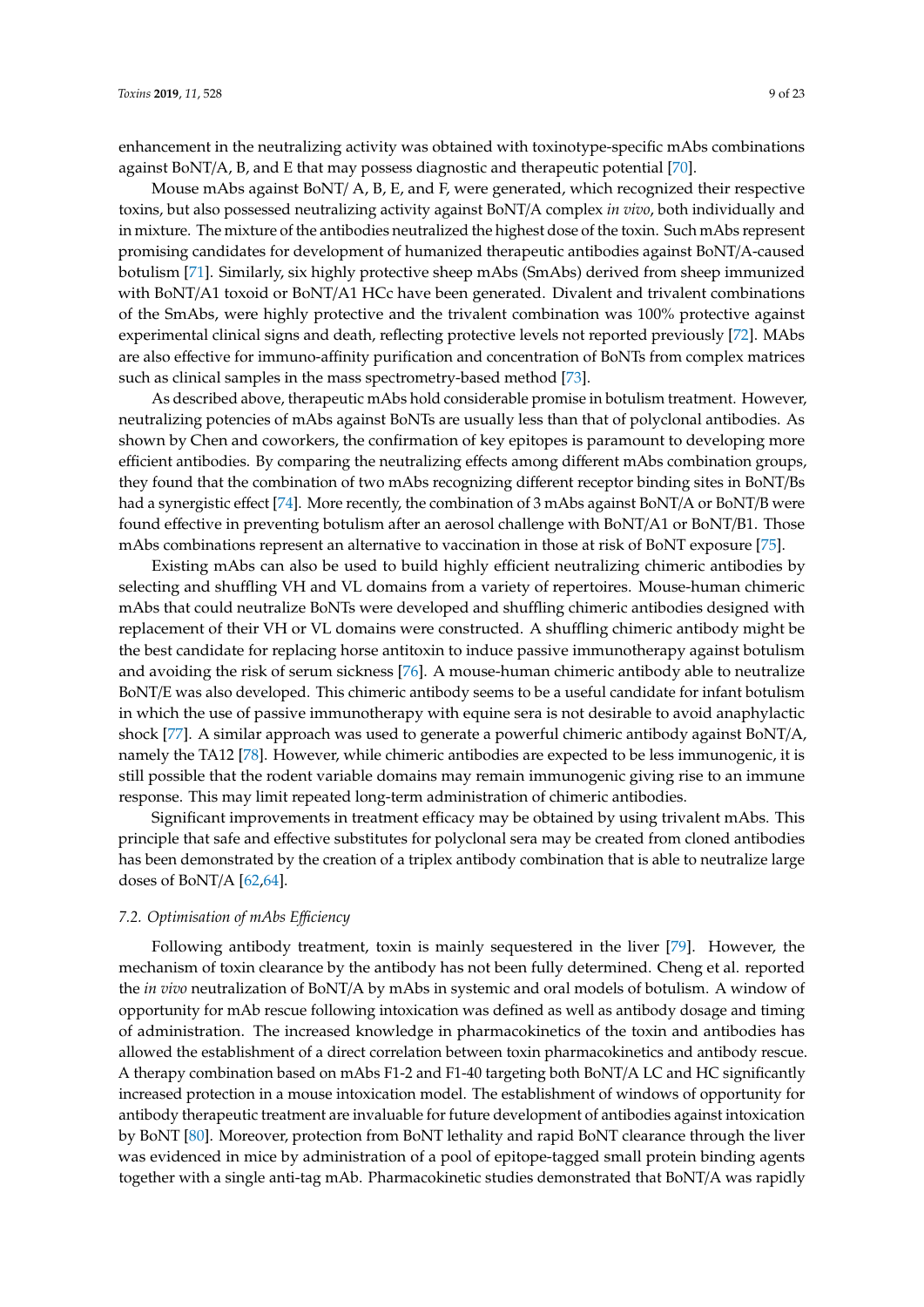cleared from the sera of mice given a pool of anti-BoNT/A scFvs and an anti-tag mAb but not from the sera of mice given scFvs or anti-tag mAb alone suggesting the combination of binding agents with one single anti-tag mAb as a valuable therapeutic option [\[56\]](#page-18-5). It was also shown that PEG treatment strongly enhanced the half-life of mAbs without affecting the effectiveness of neutralization. This prolonged mAb activity is promising for rapid treatment after BoNT/A contamination [\[63\]](#page-18-13).

# *7.3. Benefit of Heteropolymers and Fusion Proteins*

In addition to the use of trivalent anti-BoNT/A, B and E mixtures, toxin sequestration and clearance by mAbs may be improved by enhancing their ability to bind to red blood cells (RBCs). Conversion of anti-BoNT mAbs to heteropolymers (HPs) cross-linked to mAbs targeting the complement receptor, a protein that is expressed on the surface of RBCs in primates, facilitates their clearance. The HPs presented greater potency than un-modified mAbs and in a post-exposure therapeutic model, gave complete protection up to 3 h after toxin exposure. In a pre-exposure prophylaxis model, mice were fully protected from a lethal BoNT dose, demonstrating the benefit of HPs as therapeutics of BoNT intoxication [\[81\]](#page-19-12). It was later shown that the fusion protein complex (FP) provided the greatest benefit to the 4-mAb combination creating a 4-mAb:FP complex that dramatically enhanced potency of BoNT/A immune complexes. RBC-targeted immunoadherence is a potent enhancer of mAb-mediated BoNT/A neutralization *in vivo* and can have positive effects on BoNT/A sequestration, immune complex uptake, and macrophage activation [\[82\]](#page-19-13). Another method for enhancing adherence of BoNT-specific antibodies involved a fusion protein to link biotinylated molecules to glycophorin A on the RBC surface that significantly increased the potency of single and double antibody combinations. In a post-exposure model of intoxication, the complexes gave complete protection from a lethal BoNT/A1 dose when administered within 2 hours of toxin exposure. The RBC-targeted immunoadherence through FP potently enhanced the BoNT neutralization *in vivo*. [\[83\]](#page-19-14)

## **8. Alternative Strategies for Improvement of mAbs Neutralization E**ffi**ciency**

## *8.1. mAbs Targeting the LC*

The majority of the efforts to generate antibodies for use as BoNT therapeutics has focused on antibodies directed against HC. The potential for an antibody directed against LC to neutralize toxin *in vitro* and *in vivo* was explored by Adekar et al. in 2008, using a novel hybridoma method for cloning human antibodies. The 4 antibodies against LC/A demonstrated potent *in vivo* neutralization when administered alone and synergized with an antibody specific of HC confirming that targeting LC may provide valuable components of an antidote against BoNT/A [\[84\]](#page-20-0). This was confirmed in an early study by Adekar and Takahashi when antibodies directed against LC acted at three different sites to induce neutralization. They first acted to block toxin entry into neurons, then promoted clearance of toxin from the general circulation, and finally, protected cholinergic nerves from BoNT action. These data evidenced that anti-LC antibodies may evoke three layers of protection against BoNT that form the basis of more efficient antitoxin therapies. However, since neurons were exposed to high toxin concentrations, further *in vitro* studies are needed to confirm that anti-LC antibodies are specifically taken up along with the BoNT using picomolar amount of toxin [\[84\]](#page-20-0). The information gained from those studies could facilitate the development of potent inhibitors that prevent the binding of BoNTs to receptors in combination with antibodies inhibiting the cleavage of SNAP25 protein. However, there is little information that defines the circumstances under which these antibodies can be used. The core observation that emerged from the work of Al-Saleem was that the window of opportunity for a post challenge administration of antibodies to exert a beneficial effect increased as the challenge dose of toxin decreased. It was suggested that the identification of factors that govern post challenge efficacy of antibodies against BoNT can be used to assess efficacy of medical countermeasures against any agent of bioterrorism or biological warfare [\[85\]](#page-20-1).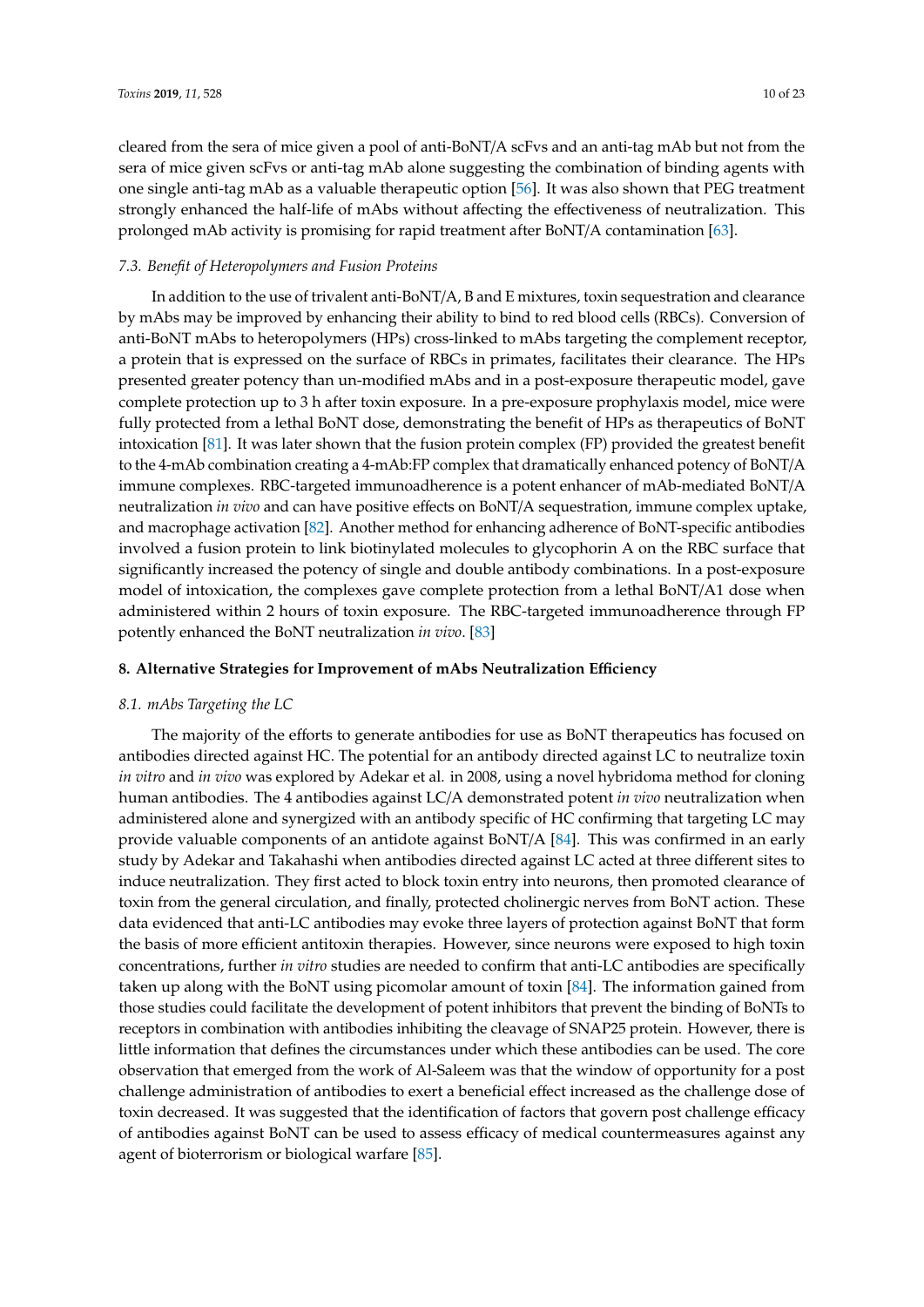## *8.2. Enhance Adherence and Targeting E*ffi*ciency*

Another enhancing strategy employs a single recombinant "targeting agent" that binds to a toxin at two unique sites and a "clearing antibody" that binds two epitopes present on each targeting agent. Co-administration of the targeting agent and the clearing antibody resulted in decoration of the toxin with up to four antibodies to promote accelerated clearance. Surprisingly, when a post-intoxication treatment model was used, a toxin-neutralizing heterodimer agent fully protected mice from intoxication even in the absence of clearing antibody [\[72\]](#page-19-3). However, antibodies targeting the proteolytic domain of the toxin can inhibit the proteolytic activity of the toxin intracellularly and potentially reverse intoxication, if they can be delivered intracellularly. To generate mAbs that could reverse paralysis, the protease domain was targeted revealing that inhibitory mAbs bound near the active site, substrate-binding site or the extended substrate-binding site. The results provided mAbs that could prove useful for toxin intracellular activity reversal and relief of paralysis as well as identifying epitopes that could be targeted by small molecule inhibitors. Liposomal "delivery vehicles" could be used to ensure the delivery of antibodies into motoneurons and reverse paralysis [\[67](#page-19-15)[,86\]](#page-20-2).

To summarize, the immunogenicity potential of BoNT/A HC and LC domains were investigated extensively leading to important findings. The BoNT/A HN region has also been recently explored as a vaccine candidate indicating that the BoNT/A HN domain is a valuable region in generating protective antibodies [\[87\]](#page-20-3). In addition to those findings, the presence of the region connecting HCc and HCn, that has been defined as the interaction site with SV2 receptor [\[88\]](#page-20-4), has been found essential for neutralizing antibodies generation [\[89\]](#page-20-5).

#### *8.3. Benefit of Camelid Antibodies*

Three antitoxins consisting of the variable domains of camelid HC-only antibodies (VHH) were generated by expression in the chloroplast of green algae. The antibody domains bind to BoNT/A with similar affinities as camelid antibodies produced in *Escherichia coli*, and protect primary rat neurons from intoxication with BoNT/A in a similar manner. The camelid antibodies were obtained without the use of solubilization tags commonly employed in *E. coli*. These findings support the use of orally delivered antitoxins produced in green algae as a novel treatment for botulism [\[90\]](#page-20-6). The VHH has the unique ability to identify and bind specifically to target epitopes and allow ease of production in bacteria and yeast. The camelid VHH against BoNT/E was expressed and purified in *Pichia pastoris*. The favorable protein folding in *P. pastoris* seems to play a role in its better toxin-binding property [\[91\]](#page-20-7). Similarly, small (14 kDa) binding domains specific of LC/A and LC/B were selected from libraries of heavy chain only antibody domains (VHHs or nanobodies) cloned from immunized alpacas. A VHH inhibitor was able to protect neuronal cell SNAP25 protein from cleavage following intoxication with BoNT/A holotoxin demonstrating the utility of the VHH targeting domains as components of therapeutic agents against botulism intoxication [\[92\]](#page-20-8). However, the therapeutic use of VHHs is limited by their short half-life in the blood circulation. To overcome these limitations, mouse and human red blood cells were engineered to express VHHs against BoNT/A on their surface. Infusion of these cells into mice conferred long lasting protection against a high dose of BoNT/A [\[93\]](#page-20-9).

#### *8.4. DNA-Based Immunization*

To sum up, alternative strategies may have widespread applications in antitoxin development and therapies in which neutralization and/or accelerated clearance of a toxin offer greater therapeutic benefit. However, beside the recombinant antibodies that require complex steps of production, DNA-based vaccines offer a more convenient alternative to recombinant proteins. DNA vaccination represents an effective strategy for high level production of antibodies in animals. Such antibodies can then be used as antitoxin.

The use of DNA electrotransfer into the skeletal muscle enhanced the antibody response against BoNT/A, B, and E in mice. Codon-optimized plasmid DNA encoding the highly immunogenic HC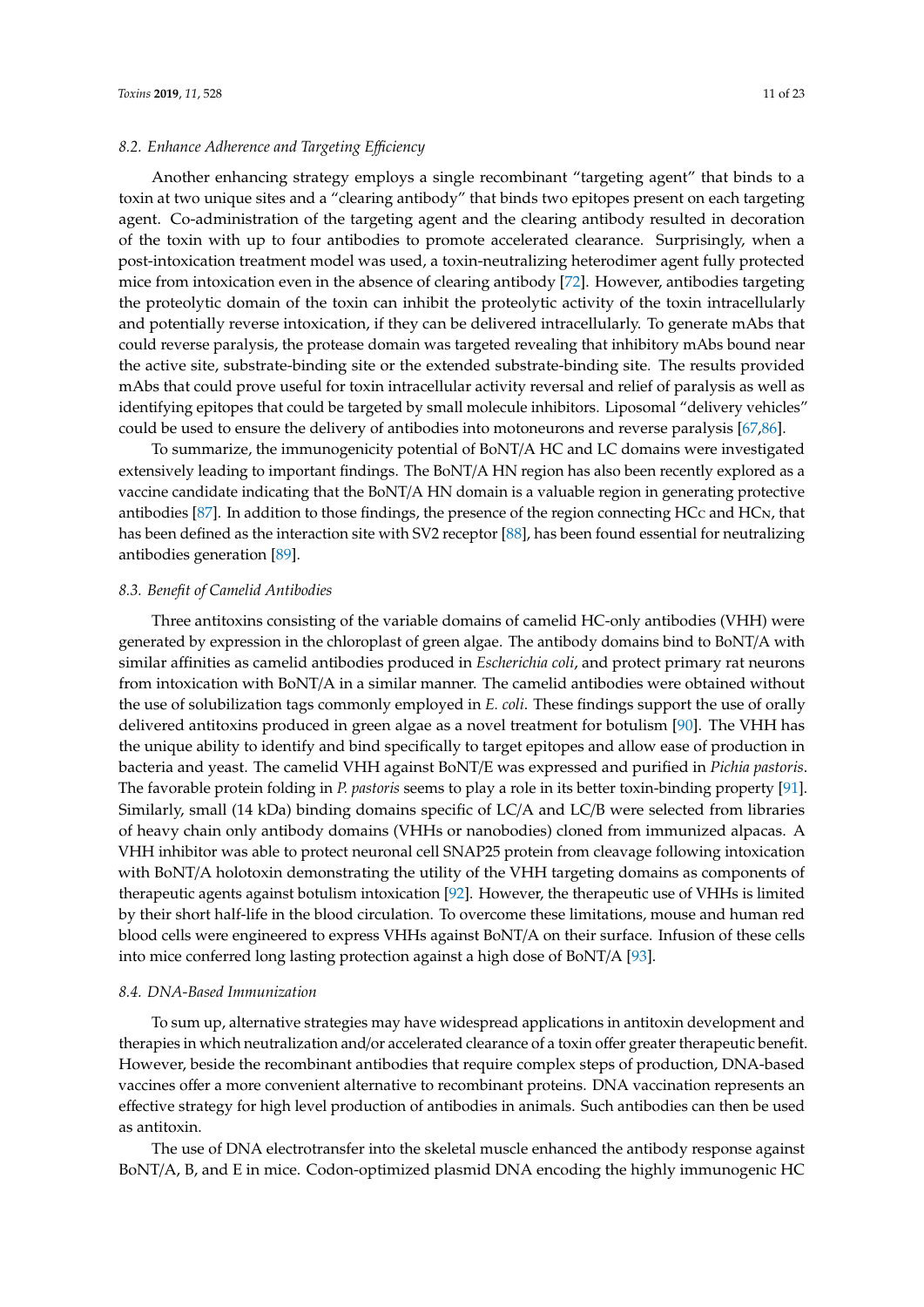markedly increased the immune response and the corresponding neutralizing antiserum titers [\[94\]](#page-20-10). In parallel, to improve the yield of induced antibodies, Trott and coworkers suggested the use of an egg antibody platform for producing materials for the detection and neutralization of BoNT/A that could provide enough antibody to neutralize approximately 11.6 million mouse lethal doses (MLD) of BoNT, but this type of platform is not currently used for routine production [\[95\]](#page-20-11).

Thanks to efficient DNA delivery techniques such as *in vivo* electroporation, it has been made possible to raise very high antibody titers in rabbits by electroporation of an antigen encoding plasmid DNA in the skeletal muscle. The neutralizing titers obtained after three treatments were high enough to fit the European Pharmacopeia for BoNT/A and /E. Furthermore, the raised antibodies have high avidity and are suitable for *in vitro* and *in vivo* immunodetection [\[96\]](#page-20-12).

#### **9. Generation of BoNT Neutralizing mAbs by Phage Display Technology**

#### *9.1. Construction of Immune Libraries*

Phage display is a powerful technique in which peptides or proteins are expressed on the surface of bacteriophage and are selected against a target antigen. Phage display method has been proven to be a fast, cost-effective alternative for mAb generation since antibodies can be made completely *in vitro*, bypassing the immunization procedures. The selected mAbs can be easily manipulated to improve their affinity or to be converted into various antibody formats. Additionally, if human antibodies are desired, a human antibody gene repertoire as the source of phage display libraries can be directly isolated and applied to clinical trials, avoiding tedious humanization techniques [\[97\]](#page-20-13). In 1997, Amersdorfer and coworkers generated antibodies capable of neutralizing BoNT/A by using phage antibody libraries. Mice were immunized with BoNT/A HC, the spleens were harvested, and scFv phage antibody libraries were constructed from the Ig heavy-chain and kappa light-chain variable region genes. The results suggested the presence of two binding sites on HC which are involved in toxin internalization and toxicity [\[98\]](#page-20-14). In order to investigate the antibody response in botulinum intoxication, they studied the immune response to BoNT/A binding domain at the molecular level using phage display. The scFv antibodies were isolated from V-gene repertoires prepared from a human volunteer immunized with pentavalent botulinum toxoid. Epitope mapping of immune scFv binders towards BoNT/A HC surprisingly revealed a limited number of scFv recognizing conformational epitopes and clones derived from a non-immune library appeared to share no overlapping epitopes with clones derived from immunized volunteers. Therefore, they suggested that a vaccine based on the pentavalent botulinum toxoid directs the humoral immune response to a limited number of epitopes exposed on the binding domain HC [\[99\]](#page-20-15). It was also shown that immunizing mice with selected phage clones from naïve libraries elicited a specific humoral response against BoNT/A. These results suggested that phage-displayed random-peptide libraries are useful in the identification of neutralizing epitopes for the design of vaccines [\[100\]](#page-20-16). The use of a human naïve scFv phage display library generated human neutralizing mAbs against BoNT/B and F2, promising a therapeutic lead for further development [\[101\]](#page-20-17). By using purified BoNT/A HC fragments as antigen, two specific neutralizing antibodies mapping different epitopes were selected from a fully synthetic human antibody library. The results proved that selecting from the fully synthetic human antibody phage display library is an efficient way to obtain human therapeutic antibodies [\[102\]](#page-21-0).

#### *9.2. mAbs Engineering to Improve A*ffi*nity and Cross-Reactivity*

Moreover, the three domains of BoNT/A can be displayed on the surface of yeast and used to epitope map six mAbs to the toxin domains they bind. Using a library of yeast-displayed BoNT/A HC mutants, the epitopes of three neutralizing BoNT/A mAbs were identified. Epitopes modeling showed all three mAbs binding to BoNT/A simultaneously and may explain, in part, the dramatic synergy observed on *in vivo* toxin neutralization when these antibodies are combined [\[50\]](#page-18-2). Yeast mating was used to affinity mature BoNT antibodies by shuffling the wild-type light chain variable region gene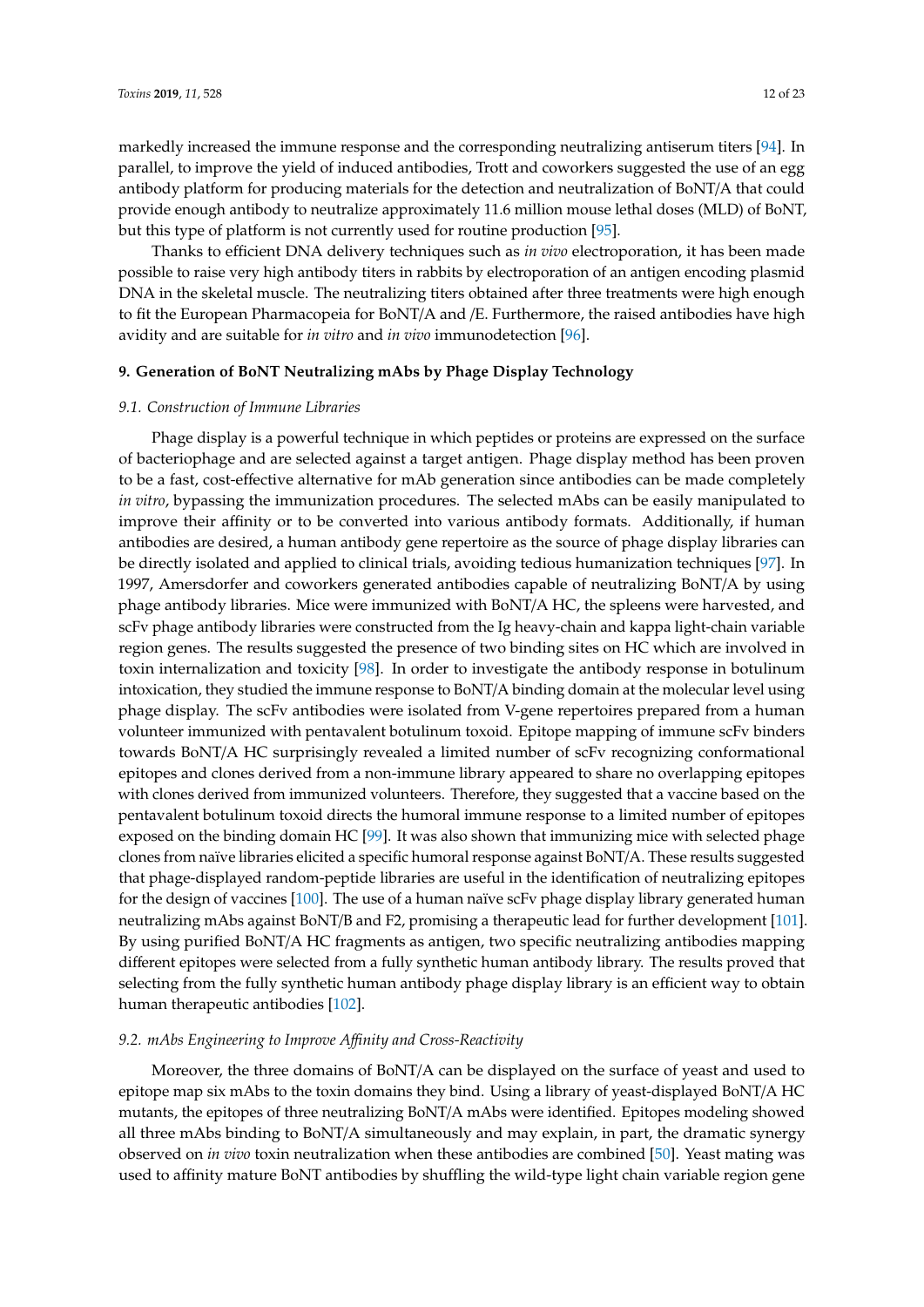of the Ig. This technique provides a rapid route to antibody affinity maturation. A library of Ig light chains was generated in a yeast vector where the light chain is secreted. The heavy chain variable region and the first domain of the constant region from a mAb was cloned into a different yeast vector for surface display as a fusion protein. The affinities of one BoNT/A and two BoNT/B scFv antibody fragments were increased from 9- to more than 77-fold by yeast mating [\[103\]](#page-21-1). Yeast-displayed scFv antibodies generated from vaccinated humans or mice were tested for their ability to bind multiple BoNT toxinotypes. Using molecular evolution techniques, it proved possible to both increase affinity and maintain cross-toxinotype reactivity for the antibodies that potently neutralized BoNT *in vivo* [\[68\]](#page-19-16).

In addition to human libraries, dromedary derived libraries can generate efficient antibodies repertoires. A single-domain VHH fragment was obtained from an immune dromedary phage display library against the putative binding domain of BoNT/E. The characteristics of nanobody VHH include excellent production, superior heat stability and specific binding capacity to soluble antigen without cross-reaction to other relevant or irrelevant antigens confirming the unique properties of the nanobody applicable in diagnostics or therapeutic purposes [\[104\]](#page-21-2).

ScFv libraries from immunized humans and mice were displayed on the surface of yeast. The fine epitopes of selected mAbs were mapped by alanine-scanning mutagenesis, revealing that the inhibitory mAbs bound one remote region from the BoNT/A LC catalytic center. The results provide mAbs that could prove useful for intracellular reversal of paralysis post-intoxication and further define epitopes that could be targeted by small molecule inhibitors [\[67\]](#page-19-15).

The botulinum strain IBCA10-7060 produces the recently described BoNT/FA or HA hence, more potent and safer antitoxins against BoNT/FA or HA are needed. The existing mAbs to BoNT/A and BoNT/F were evaluated for BoNT/FA or HA binding and yeast-displayed mutants created to select higher-affinity-binding mAbs by using flow cytometry. This 3-mAbs combination potently neutralized BoNT/FA or HA and represents a potential human antitoxin that could be developed for the prevention and treatment of type FA or HA botulism [\[105\]](#page-21-3). The toxicity in animals was completely neutralized using a combination of serotype B and A antitoxins while no other combination of antitoxins protected the animals. In addition, BAT (heptavalent antitoxin) eliminated the toxic effects of both BoNTs, suggesting that current therapeutic treatment products would likely be effective in individuals exposed to this hybrid toxin [\[14\]](#page-16-20)]. Subsequent studies using fully active BoNT/FA showed significant neutralization with HBAT [\[106\]](#page-21-4).

A co-formulation of an antitoxin to the three most important toxinotypes is currently developed. The mAbs were generated from humans immunized with pentavalent toxoid via phage or yeast antibody libraries. The combination of these antibodies obviates the need to identify the toxinotype causing intoxication to prevent botulism resulting from exposure to BoNT/A, B, or E. This work confirmed the feasibility of oligoclonal antibody therapies for biodefense that would facilitate stockpiling, distribution, and administration [\[107\]](#page-21-5). In addition, a derivative of three-antibody combination (NTM-1633) is in pre-clinical development for neutralization of BoNT/E1, BoNT/E3, and BoNT/E4. Libraries of yeast-displayed scFv antibodies were created from variable region genes of humans immunized with pentavalent-toxoid- and the BoNT/E-binding scFv isolated by Fluorescence-Activated Cell Sorting (FACS) [\[106\]](#page-21-4). An equimolar combination of the three mAbs was able to potently neutralize BoNT in a mouse neutralization assay [\[69\]](#page-19-0).

As current antitoxin therapies are scarce and produce adverse reactions, the XOMA3AB was developed in the United States based on a human phage library, as a potential therapy for the treatment of BoNT/A disease. XOMA 3AB is an equimolar mixture of three IgGs, that target different BoNT/A regions and have been engineered to bind BoNT/A1, A2, A3, and A4. Safety findings support further investigation of XOMA 3AB as a potential agent for botulism treatment and post-exposure prophylaxis [\[108\]](#page-21-6).

However, due to very limited availability of anti-BoNT stocks outside USA, there is a pressing need to stockpile similar countermeasures in Europe. The aim of the AntiBotABE Program was the isolation of recombinant antibodies neutralizing BoNT/A, B and E. Starting from the generation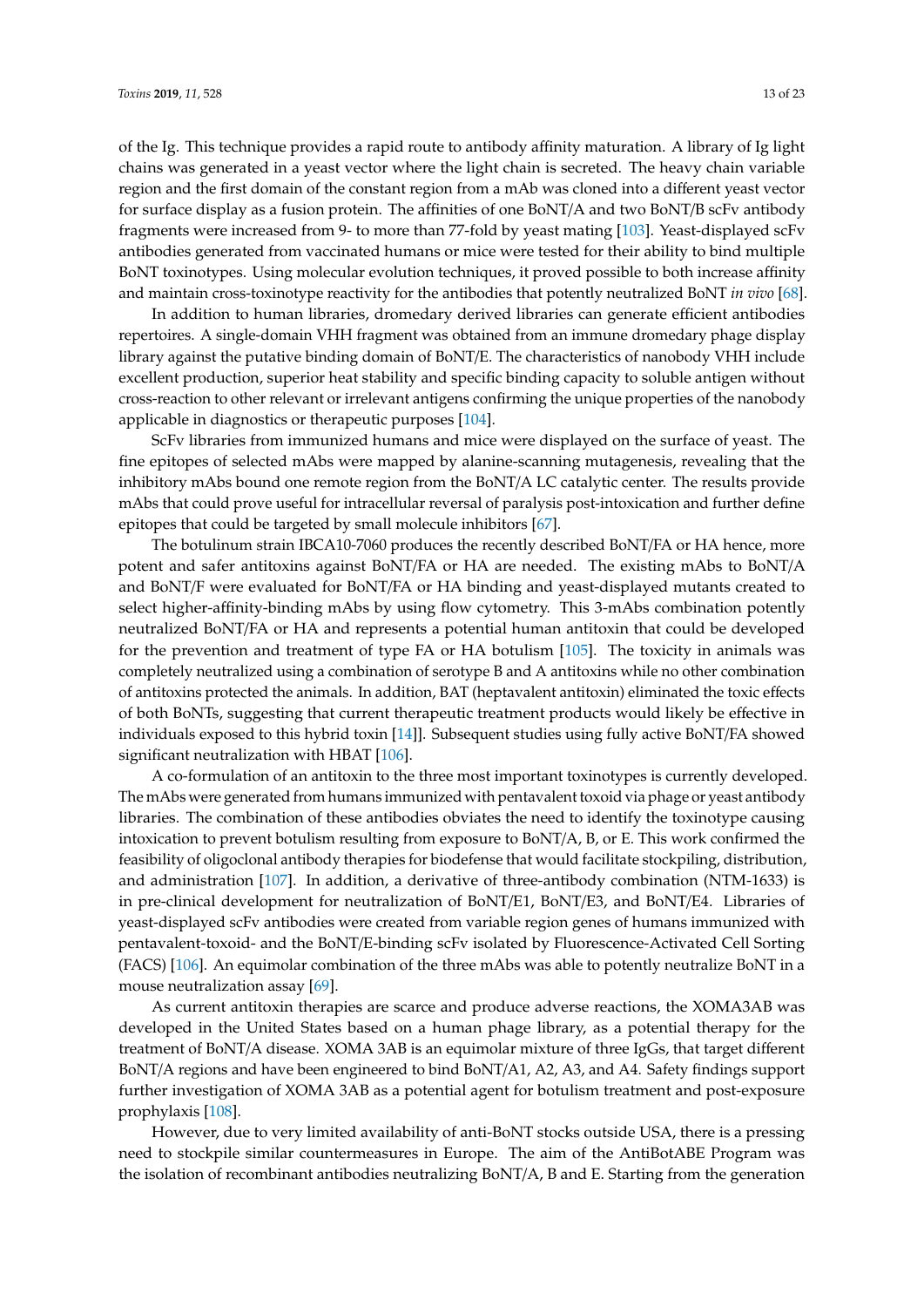and panning of 6 immune phage-display libraries of macaque origin (*Macaca fascicularis*) a selection of recombinant antibodies neutralizing BoNT/A, B and E were isolated using *ex vivo* and *in vivo* protection models. Six macaques were immunized with the recombinant and non-toxic HC and LC of BoNT/A, B and E. The framework regions of macaque antibodies were made more similar to the corresponding human germline sequences by calculating the level of identity of the corresponding regions to the most similar human germline-encoding framework regions. For each library, the best *ex vivo* neutralizing antibody fragments were germline-humanized and expressed as IgGs. The selected IgGs were tested in a standardized *in vivo* mouse protection assay and challenged with BoNTs produced from collections of *Clostridium* strains. Interestingly, protective antibody combinations against BoNT/A and BoNT/B were evidenced that cross-neutralized both BoNT/A1 and A2 and BoNT/B1 and B2, and for BoNT/E, the anti-LC antibody alone was found highly protective. The germline-humanized IgG hu8ELC18 demonstrated protection and prophylaxis capacity against BoNT/E in a mouse model. In addition, hu8ELC18 protected mice from lethality when injected up to 14 days prior to intraperitoneal administration of 5MLD BoNT/E. Cross-neutralizing antibodies are highly sought-after in therapy to expand the therapeutic spectrum of each single antibody while decreasing the number of antibodies required in a wide spectrum mixture [\[46\]](#page-17-17).

#### **10. Vaccination Against Botulism**

BoNTs are structurally related to tetanus toxin (TeNT) that are responsible for tetanus. The vaccination based on tetanus toxoid is an efficient and universal strategy for tetanus prevention. Similarly, botulism can be efficiently prevented with BoNT toxoid. However, BoNTs are unique toxins of their kind, having both toxic effects and therapeutic benefits, thus excluding vaccination as a widely applied measure. Vaccines against botulism have been developed but vaccination is scarcely used since its effectiveness has not been fully evaluated; botulism is a rare disease and more importantly, vaccination could impact therapeutic applications of BoNTs and its safety is questionable [\[36\]](#page-17-8). Thus, vaccination is restricted to individuals with a high risk of exposure to BoNTs such as health care providers, researchers, first responders, and military personnel [\[109\]](#page-21-7). However, CDC has discontinued the botulinum vaccine program for workers at risk for occupational exposure of BoNT since 2011 due to low efficiency [\[32\]](#page-17-4). Indeed, BoNTs have been introduced as a safe and effective treatment for a wide range of medical disorders preventing large scale vaccination against botulism ([\[110](#page-21-8)[–112\]](#page-21-9)). Minute doses of this deadly poison are increasingly used therapeutically to locally paralyze muscles for clinical or cosmetic benefit. Initially used to treat strabismus, BoNT has now more than a hundred possible medical applications including movement disorders, hemifacial spasm, essential tremor, tics, writer's cramp, cervical dystonia, cerebral palsy, hyperhydrosis and vascular cerebral stroke. Moreover, BoNT has been approved for chronic pain, migraine headache, overactive bladder and inflammation [\[113–](#page-21-10)[115\]](#page-21-11). Clinical studies are currently describing its potential application in major depressive disorders [\[116](#page-21-12)[–118\]](#page-21-13).

#### **11. Future BoNT Vaccines and Neutralizing Antibodies Development**

Human mAbs may be beneficial in prophylaxis since their half-life can be extended by several techniques such as the PEG treatment or the combinations. Equine antitoxin has a shorter half-life causing potential relapse of botulism while a cocktail of mAbs is able to induce a rapid clearance of the toxin via the liver. Moreover, the level of protection conferred by mAbs is higher since quantities injected exceed that elicited by vaccines injection. However, since already intoxicated neurons cannot be rescued, antibody treatment only prevents further exposure of the toxin whatever the antibody structure. To overcome this limitation, the vaccination is essential for the population at risk of exposure such as military or laboratory personnel. [\[119\]](#page-21-14).

To avoid undesirable side effects, vaccines against botulism have been focused on virus-vectored recombinant vaccines or recombinant nontoxic BoNT subunits. The crystallographic structures of BoNTs allow the design of specific gene sequences that can be expressed by vector systems. Those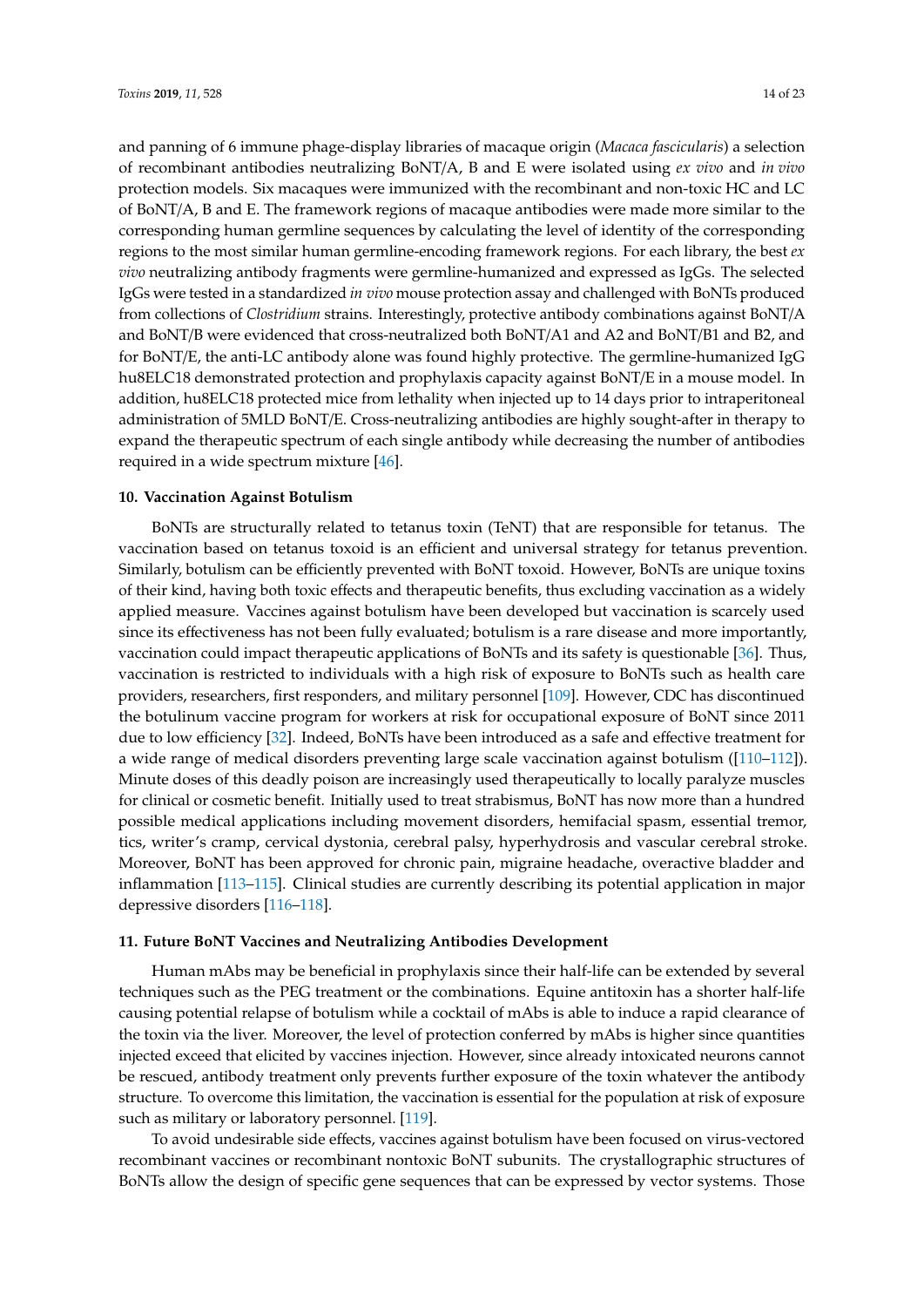results together with the scalability of the *in vitro* protein expression systems offer alternative routes for the preparation of vaccines. Several viral-based platforms have been developed for expression of immunizing doses of BoNT based on HC and in various models. Plasmids containing genes encoding for BoNT-HCs are attractive vaccine platforms since they offer the opportunity to produce large and nontoxic quantities of BoNT domains or subunits [\[94\]](#page-20-10). Replicon DNA or particle pentavalent vaccines could simultaneously induce antibody responses and protect against the 5 agents including BoNT/A, B, E, F and tetanus neurotoxin. Moreover, the reverse genetic approaches generate chimeric protein that can be effectively incorporated into virions to induce antibody response [\[36,](#page-17-8)[120](#page-21-15)[–123\]](#page-22-0). Yet, the DNA vaccination in humans still presents some concerns. DNA vaccines do not contain an actual infectious agent, whether dead or alive as opposed to the classic methods of vaccination. The risk of reversion of the vaccine are not relevant to DNA vaccines, which could potentially be given to anyone regardless of health status. DNA vaccines can also stimulate the immune response, providing a person with long lasting immunity after a small number of doses. However, there are still obstacles limiting the uses of DNA vaccines, since this type of vaccination would be limited to pathogens with a distinctive protein immunogen. DNA vaccines also present a slight risk of potentially disrupting normal cellular processes. The basis for efficacy of the recombinant botulinum vaccine against toxinotypes A and B is that neutralizing antibodies bind to BoNT complex of toxinotypes BoNT/A1and BoNT/B1 and prevent their actions at cholinergic neurons. It was suggested to verify the protective capacity of human neutralizing antibodies induced by vaccination using a guinea pig passive immunization model. Estimate of the neutralizing efficiency was established for BoNT/A1 and BoNT/B1 neutralizing antibodies obtained from clinical volunteers vaccinated with recombinant botulinum vaccine A/B [\[124\]](#page-22-1). The recombinant vaccine based on HC/A and HC/B made on *P. pastoris* has been approved by FDA [\[109\]](#page-21-7).

Mice were also successfully protected from 10 MLD50 BoNT/A1 when a recombinant, replication-incompetent, adenoviral vector (Ad/VNA-BoNTA) that induces secretion of biologically active VHH-based neutralizing agents (VNAs) was administered up to 1.5 hours post-intoxication. The genetic delivery of VNAs promises to be an effective method of providing prophylactic protection by demonstrating rapid appearance of the protective VNA in serum following treatment [\[72\]](#page-19-3). A trivalent cocktail synthetic DNA vaccine induced robust humoral and poly functional CD4C T-cell responses which fully protected animals against lethal challenge with BoNT/A, B, and E after just 2 immunizations. These data demonstrated the protective efficacy induced by a combinative synthetic DNA vaccine and the importance of the development of multivalent vaccines that provide protective immunity against a range of BoNTs [\[125\]](#page-22-2). Numerous human adenoviruses toxinotypes, and a replication-incompetent human toxinotype 5 (AdHu5) have been developed as a viral vaccine vector. Those viral vaccines protected mice from a challenge with 100 MLD50 of BoNT/A at seven weeks post-vaccination [\[126\]](#page-22-3).

However, although neutralizing epitopes have been well established within the HC, the vaccination with HC subunits are often suboptimal requiring multiple immunization to achieve full protection [\[127\]](#page-22-4). Targeting the antigens to dendritic cells and granulocyte-macrophage colony-stimulating factor has been shown to increase vaccine efficacy. Various approaches have been implemented to further improve vaccines efficiency such as the sublingual immunization with BoNT/A HC fused to adenovirus-protein that conferred significant protective immunity [\[128\]](#page-22-5). The optimization of vaccines efficacy is a key factor in providing active immunity against BoNTs to at-risk population, but also essential to obtain efficient Igs based passive immunization [\[41](#page-17-12)[,45\]](#page-17-16).

Botulinum toxoid vaccines have been produced and used in Japan. However, since clinical studies involving these vaccines were conducted before establishment of the Ethical Guidelines for Clinical Research in Japan, their immunogenicity and safety were not systematically assessed. A new tetravalent (type A, B, E, and F) botulinum toxoid vaccine was assessed through quality control tests with reference to the Minimum Requirements in Japan for adsorbed tetanus toxoid vaccine. Neutralizing antibody titers for each type of toxin in the participant's sera, 1 month after the 4th injection indicated sufficient protection. This study demonstrated that the vaccine has marked immunogenicity and is safe for use in humans [\[129\]](#page-22-6).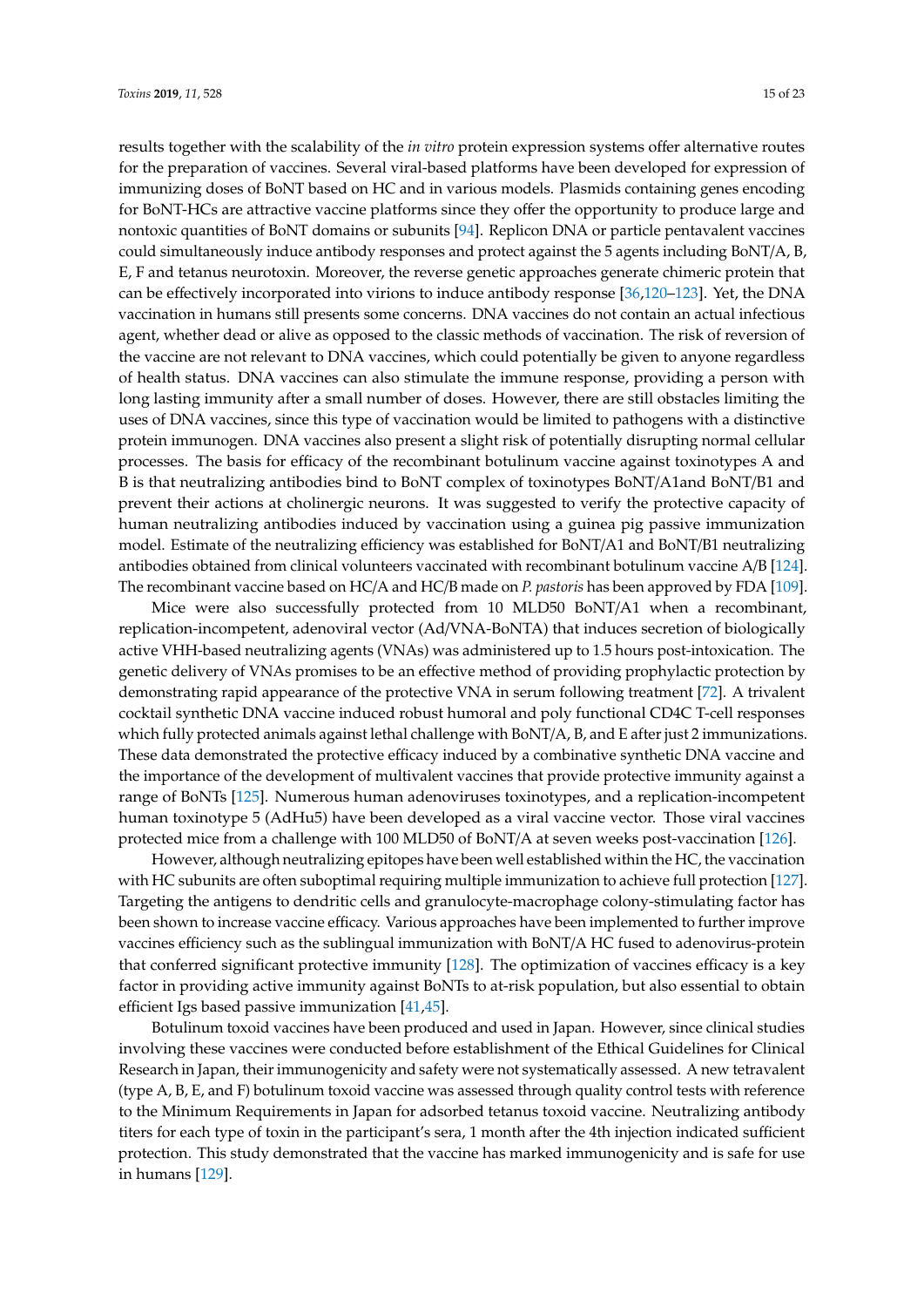Smith, and their team from USAMRIID, reported on the production of recombinant BoNT toxin domain subunits as vaccine candidates against multiple serotypes. This ciBoNT HP (catalytically inactive holotoxin vaccines) vaccine elicited a more robust neutralizing antibody response providing better protection against a challenge with the parental toxins or with dissimilar subtypes [\[130\]](#page-22-7). In addition, a recombinant host cell receptor-binding subunit designed for use as a potential vaccine candidate against BoNT/A has recently completed phase 2 clinical trials. The vaccine candidate was the BoNT/A HC with a point mutation BA15 (R1269A) within the ganglioside-binding site. The inability of BA15 to bind ganglioside shows that BA15 is a potential safe vaccine candidate [\[131\]](#page-22-8). In order to replace the current BabyBIG formulation, the future BabyBIG will be based on a bi-valent receptor binding domain vaccine to BoNT/A and /B. To ensure a continuing supply of BabyBIG, the safety and immunogenicity of rBV A/B was demonstrated in a recent Phase 2b clinical study [\[33\]](#page-17-5).

A more recent study evidenced a dendritic cells (DC)-targeted DNA vaccine inducing stronger HC-specific humoral immune responses, lymphocyte proliferative responses and protective potency against BoNT/A in mice, showing that a DC-targeted fusion DNA vaccine could generate strong immunity against BoNTs or other pathogens in an animal model [\[132\]](#page-22-9). A recombinant, full-length BoNT/A1 was detoxified by engineering 3-amino acid mutations into the LC to eliminate catalytic activity, and one additional mutation in the ganglioside binding pocket, resulting in reduced receptor binding. Overall, the engineered full length BoNT/A with defects in multiple toxin functions, elicited a potent immune response to BoNT/A challenge, validating this strategy against botulism and other toxin-mediated diseases [\[119\]](#page-21-14).

# **12. Concluding Remarks and Perspectives**

The current status of the antitoxins and vaccines against BoNTs show the multiple promising strategies available in the treatment and prevention of botulism. A particular focus was made on strategies involving the phage display techniques for the development of novel and better tolerated antibodies. We also outlined the major steps involved in the generation of new vaccines and their current challenges. To sum up the current status, previous efforts have resulted in less than satisfactory countermeasures due to a poor tolerability, limited supply and batch to batch variation of polyclonal antibodies. Significant progress has been made using mAbs development, but further progress is still required to address the BoNTs great variability as well as the emergence of BoNT sequences in non-clostridial strains.

**Author Contributions:** C.R.E. and M.R.P. wrote and revised the manuscript.

**Funding:** This research received no external funding.

**Conflicts of Interest:** The authors declare no conflict of interest. They were previously involved in AntiBotABE program but with no present financial interest.

# **References**

- <span id="page-15-0"></span>1. Peck, M.W.; Smith, T.J.; Anniballi, F.; Austin, J.W.; Bano, L.; Bradshaw, M.; Cuervo, P.; Cheng, L.W.; Derman, Y.; Dorner, B.G.; et al. Historical perspectives and guidelines for botulinum neurotoxin subtype nomenclature. *Toxins (Basel)* **2017**, *9*, 38. [\[CrossRef\]](http://dx.doi.org/10.3390/toxins9010038) [\[PubMed\]](http://www.ncbi.nlm.nih.gov/pubmed/28106761)
- <span id="page-15-1"></span>2. Sobel, J. Botulism. *Clin. Infect. Dis.* **2005**, *41*, 1167–1173. [\[CrossRef\]](http://dx.doi.org/10.1086/444507) [\[PubMed\]](http://www.ncbi.nlm.nih.gov/pubmed/16163636)
- <span id="page-15-2"></span>3. Brook, I. Botulism symptoms, incubation period and complications, diagnosis and management. In *Clostridium Botulinum: A Spore Forming Organism and a Challenge to Food Safety*; Advances in Food Safety and Food Microbiology; Rasetti-Escargueil, C., Surman-Lee, S., Eds.; Nova Science Publishers: New York, NY, USA, 2012.
- <span id="page-15-3"></span>4. Gill, C.O.; Penney, N. The occurrence of clostridium botulinum at aquatic sites in and around auckland and other urban areas of the North Island. *N. Z. Vet. J.* **1982**, *30*, 110–112. [\[CrossRef\]](http://dx.doi.org/10.1080/00480169.1982.34902) [\[PubMed\]](http://www.ncbi.nlm.nih.gov/pubmed/16030888)
- <span id="page-15-4"></span>5. Gill, D.M. Bacterial toxins: A table of lethal amounts. *Microbiol. Rev.* **1982**, *46*, 86–94.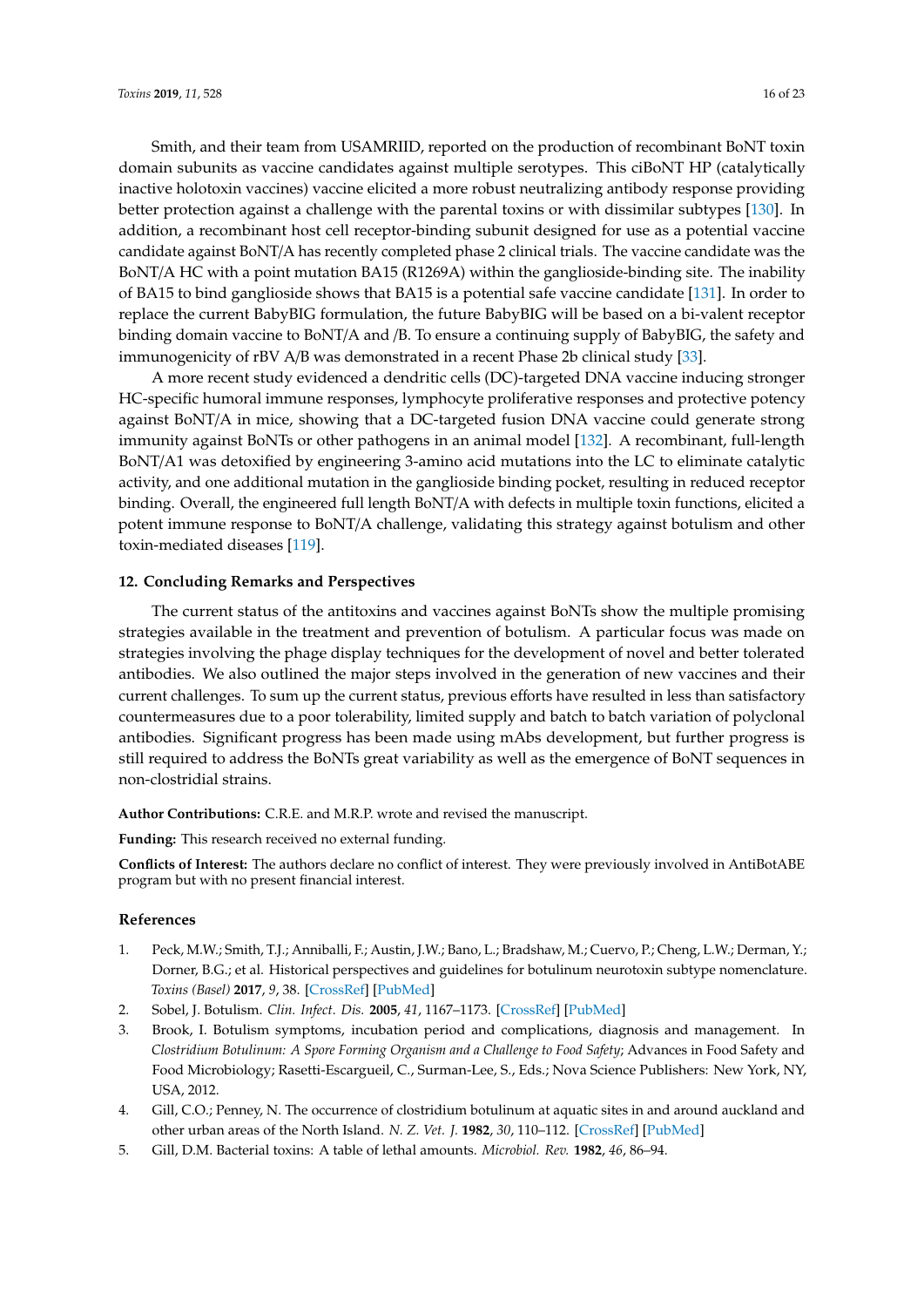- <span id="page-16-0"></span>6. Fischer, A.; Garcia-Rodriguez, C.; Geren, I.; Lou, J.; Marks, J.D.; Nakagawa, T.; Montal, M. Molecular architecture of botulinum neurotoxin e revealed by single particle electron microscopy. *J. Biol. Chem.* **2008**, *283*, 3997–4003. [\[CrossRef\]](http://dx.doi.org/10.1074/jbc.M707917200) [\[PubMed\]](http://www.ncbi.nlm.nih.gov/pubmed/18032388)
- <span id="page-16-1"></span>7. Arnon, S.S.; Schechter, R.; Inglesby, T.V.; Henderson, D.A.; Bartlett, J.G.; Ascher, M.S.; Eitzen, E.; Fine, A.D.; Hauer, J.; Layton, M.; et al. Botulinum toxin as a biological weapon: Medical and public health management. *JAMA* **2001**, *285*, 1059–1070. [\[CrossRef\]](http://dx.doi.org/10.1001/jama.285.8.1059) [\[PubMed\]](http://www.ncbi.nlm.nih.gov/pubmed/11209178)
- <span id="page-16-2"></span>8. Bozheyeva, G.; Kunakbayev, Y.; Yeleukenov, D. *Former Soviet Biological Weapons Facilities in Kazakhstan: Past, Present, and Future*; Monterey Institute of International Studies: Monterey, CA, USA, 1999.
- <span id="page-16-3"></span>9. Wein, L.M.; Liu, Y. Analyzing a bioterror attack on the food supply: The case of botulinum toxin in milk. *Proc. Natl. Acad. Sci. USA* **2005**, *102*, 9984–9989. [\[CrossRef\]](http://dx.doi.org/10.1073/pnas.0408526102) [\[PubMed\]](http://www.ncbi.nlm.nih.gov/pubmed/15985558)
- <span id="page-16-4"></span>10. Jalava, K.; Selby, K.; Pihlajasaari, A.; Kolho, E.; Dahlsten, E.; Forss, N.; Backlund, T.; Korkeala, H.; Honkanen-Buzalski, T.; Hulkko, T.; et al. Two cases of food-borne botulism in Finland caused by conserved olives, october 2011. *Eurosurveillance* **2011**, *16*, 20034. [\[CrossRef\]](http://dx.doi.org/10.2807/ese.16.49.20034-en) [\[PubMed\]](http://www.ncbi.nlm.nih.gov/pubmed/22172330)
- <span id="page-16-5"></span>11. Coffield, J.A.; Bakry, N.; Zhang, R.D.; Carlson, J.; Gomella, L.G.; Simpson, L.L. In vitro characterization of botulinum toxin types A, C and D action on human tissues: Combined electrophysiologic, pharmacologic and molecular biologic approaches. *J. Pharmacol. Exp. Ther.* **1997**, *280*, 1489–1498. [\[PubMed\]](http://www.ncbi.nlm.nih.gov/pubmed/9067339)
- <span id="page-16-6"></span>12. Halpin, A.L.; Khouri, J.M.; Payne, J.R.; Nakao, J.H.; Cronquist, A.; Kalas, N.; Mohr, M.; Osborne, M.; O'Dell, S.; Klontz, K.C.; et al. Type F infant botulism: Investigation of recent clusters and overview of this exceedingly rare disease. *Clin. Infect. Dis.* **2017**, *66*, S92–S94. [\[CrossRef\]](http://dx.doi.org/10.1093/cid/cix818)
- <span id="page-16-7"></span>13. Barash, J.R.; Arnon, S.S. A novel strain of clostridium botulinum that produces type b and type h botulinum toxins. *J. Infect. Dis.* **2014**, *209*, 183–191. [\[CrossRef\]](http://dx.doi.org/10.1093/infdis/jit449) [\[PubMed\]](http://www.ncbi.nlm.nih.gov/pubmed/24106296)
- <span id="page-16-20"></span>14. Maslanka, S.E.; Luquez, C.; Dykes, J.K.; Tepp, W.H.; Pier, C.L.; Pellett, S.; Raphael, B.H.; Kalb, S.R.; Barr, J.R.; Rao, A.; et al. A novel botulinum neurotoxin, previously reported as serotype h, has a hybrid-like structure with regions of similarity to the structures of serotypes a and f and is neutralized with serotype a antitoxin. *J. Infect. Dis.* **2016**, *213*, 379–385. [\[CrossRef\]](http://dx.doi.org/10.1093/infdis/jiv327)
- <span id="page-16-8"></span>15. Johnson, E.A. Validity of botulinum neurotoxin serotype h. *J. Infect. Dis.* **2014**, *210*, 992–993. [\[CrossRef\]](http://dx.doi.org/10.1093/infdis/jiu211)
- <span id="page-16-9"></span>16. Mansfield, M.J.; Adams, J.B.; Doxey, A.C. Botulinum neurotoxin homologs in non-clostridium species. *FEBS Lett.* **2015**, *589*, 342–348. [\[CrossRef\]](http://dx.doi.org/10.1016/j.febslet.2014.12.018)
- <span id="page-16-10"></span>17. Zhang, S.; Masuyer, G.; Zhang, J.; Shen, Y.; Lundin, D.; Henriksson, L.; Miyashita, S.I.; Martinez-Carranza, M.; Dong, M.; Stenmark, P. Identification and characterization of a novel botulinum neurotoxin. *Nat. Commun.* **2017**, *8*, 14130. [\[CrossRef\]](http://dx.doi.org/10.1038/ncomms14130) [\[PubMed\]](http://www.ncbi.nlm.nih.gov/pubmed/28770820)
- 18. Zornetta, I.; Azarnia Tehran, D.; Arrigoni, G.; Anniballi, F.; Bano, L.; Leka, O.; Zanotti, G.; Binz, T.; Montecucco, C. The first non clostridial botulinum-like toxin cleaves vamp within the juxtamembrane domain. *Sci. Rep.* **2016**, *6*, 30257. [\[CrossRef\]](http://dx.doi.org/10.1038/srep30257) [\[PubMed\]](http://www.ncbi.nlm.nih.gov/pubmed/27443638)
- <span id="page-16-11"></span>19. Kosenina, S.; Masuyer, G.; Zhang, S.; Dong, M.; Stenmark, P. Crystal structure of the catalytic domain of the weissella oryzae botulinum-like toxin. *FEBS Lett.* **2019**, *593*, 1403–1410. [\[CrossRef\]](http://dx.doi.org/10.1002/1873-3468.13446)
- <span id="page-16-12"></span>20. Brunt, J.; Carter, A.T.; Stringer, S.C.; Peck, M.W. Identification of a novel botulinum neurotoxin gene cluster in enterococcus. *FEBS Lett.* **2018**, *592*, 310–317. [\[CrossRef\]](http://dx.doi.org/10.1002/1873-3468.12969)
- <span id="page-16-13"></span>21. Lacy, D.B.; Tepp, W.; Cohen, A.C.; DasGupta, B.R.; Stevens, R.C. Crystal structure of botulinum neurotoxin type a and implications for toxicity. *Nat. Struct. Biol.* **1998**, *5*, 898–902. [\[CrossRef\]](http://dx.doi.org/10.1038/2338)
- <span id="page-16-14"></span>22. Kumaran, D.; Eswaramoorthy, S.; Furey, W.; Navaza, J.; Sax, M.; Swaminathan, S. Domain organization in clostridium botulinum neurotoxin type e is unique: Its implication in faster translocation. *J. Mol. Biol.* **2009**, *386*, 233–245. [\[CrossRef\]](http://dx.doi.org/10.1016/j.jmb.2008.12.027)
- <span id="page-16-15"></span>23. Montecucco, C.; Schiavo, G. Structure and function of tetanus and botulinum neurotoxins. *Q. Rev. Biophys* **1995**, *28*, 423–472. [\[CrossRef\]](http://dx.doi.org/10.1017/S0033583500003292) [\[PubMed\]](http://www.ncbi.nlm.nih.gov/pubmed/8771234)
- <span id="page-16-16"></span>24. Montal, M. Botulinum neurotoxin: A marvel of protein design. *Annu. Rev. Biochem.* **2010**, *79*, 591–617. [\[CrossRef\]](http://dx.doi.org/10.1146/annurev.biochem.051908.125345) [\[PubMed\]](http://www.ncbi.nlm.nih.gov/pubmed/20233039)
- <span id="page-16-17"></span>25. Verderio, C.; Rossetto, O.; Grumelli, C.; Frassoni, C.; Montecucco, C.; Matteoli, M. Entering neurons: Botulinum toxins and synaptic vesicle recycling. *EMBO Rep.* **2006**, *7*, 995–999. [\[CrossRef\]](http://dx.doi.org/10.1038/sj.embor.7400796) [\[PubMed\]](http://www.ncbi.nlm.nih.gov/pubmed/17016457)
- <span id="page-16-18"></span>26. Rossetto, O.; Deloye, F.; Poulain, B.; Pellizzari, R.; Schiavo, G.; Montecucco, C. The metallo-proteinase activity of tetanus and botulism neurotoxins. *J. Physiol. Paris* **1995**, *89*, 43–50. [\[CrossRef\]](http://dx.doi.org/10.1016/0928-4257(96)80550-X)
- <span id="page-16-19"></span>27. Pirazzini, M.; Rossetto, O.; Eleopra, R.; Montecucco, C. Botulinum neurotoxins: Biology, pharmacology, and toxicology. *Pharm. Rev.* **2017**, *69*, 200–235. [\[CrossRef\]](http://dx.doi.org/10.1124/pr.116.012658) [\[PubMed\]](http://www.ncbi.nlm.nih.gov/pubmed/28356439)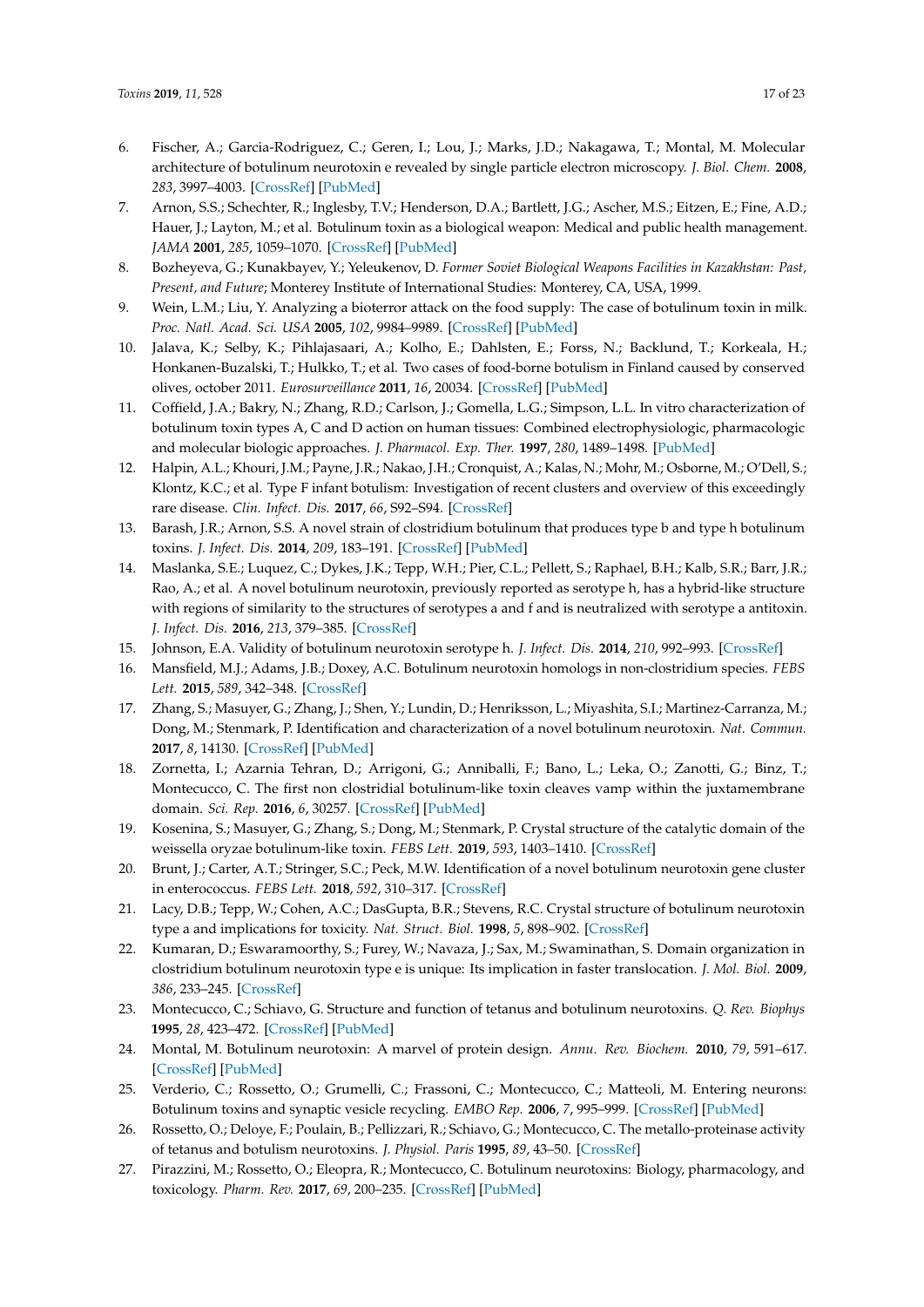- <span id="page-17-0"></span>28. Matsumura, T.; Jin, Y.; Kabumoto, Y.; Takegahara, Y.; Oguma, K.; Lencer, W.I.; Fujinaga, Y. The ha proteins of botulinum toxin disrupt intestinal epithelial intercellular junctions to increase toxin absorption. *Cell. Microbiol.* **2008**, *10*, 355–364. [\[CrossRef\]](http://dx.doi.org/10.1111/j.1462-5822.2007.01048.x)
- <span id="page-17-1"></span>29. Sugawara, Y.; Matsumura, T.; Takegahara, Y.; Jin, Y.; Tsukasaki, Y.; Takeichi, M.; Fujinaga, Y. Botulinum hemagglutinin disrupts the intercellular epithelial barrier by directly binding e-cadherin. *J. Cell Biol.* **2010**, *189*, 691–700. [\[CrossRef\]](http://dx.doi.org/10.1083/jcb.200910119)
- <span id="page-17-2"></span>30. Matsumura, T.; Sugawara, Y.; Yutani, M.; Amatsu, S.; Yagita, H.; Kohda, T.; Fukuoka, S.; Nakamura, Y.; Fukuda, S.; Hase, K.; et al. Botulinum toxin a complex exploits intestinal m cells to enter the host and exert neurotoxicity. *Nat. Commun.* **2015**, *6*, 6255. [\[CrossRef\]](http://dx.doi.org/10.1038/ncomms7255)
- <span id="page-17-3"></span>31. Connan, C.; Varela-Chavez, C.; Mazuet, C.; Molgo, J.; Haustant, G.M.; Disson, O.; Lecuit, M.; Vandewalle, A.; Popoff, M.R. Translocation and dissemination to target neurons of botulinum neurotoxin type b in the mouse intestinal wall. *Cell. Microbiol.* **2016**, *18*, 282–301. [\[CrossRef\]](http://dx.doi.org/10.1111/cmi.12502)
- <span id="page-17-4"></span>32. Pirazzini, M.; Rossetto, O. Challenges in searching for therapeutics against botulinum neurotoxins. *Expert Opin. Drug Discov.* **2017**, *12*, 497–510. [\[CrossRef\]](http://dx.doi.org/10.1080/17460441.2017.1303476)
- <span id="page-17-5"></span>33. Khouri, J.M.; Motter, R.N.; Arnon, S.S. Safety and immunogenicity of investigational recombinant botulinum vaccine, rbv a/b, in volunteers with pre-existing botulinum toxoid immunity. *Vaccine* **2018**, *36*, 2041–2048. [\[CrossRef\]](http://dx.doi.org/10.1016/j.vaccine.2018.02.042) [\[PubMed\]](http://www.ncbi.nlm.nih.gov/pubmed/29475762)
- <span id="page-17-6"></span>34. Arnon, S.S.; Schechter, R.; Maslanka, S.E.; Jewell, N.P.; Hatheway, C.L. Human botulism immune globulin for the treatment of infant botulism. *N. Engl. J. Med.* **2006**, *354*, 462–471. [\[CrossRef\]](http://dx.doi.org/10.1056/NEJMoa051926) [\[PubMed\]](http://www.ncbi.nlm.nih.gov/pubmed/16452558)
- <span id="page-17-7"></span>35. Fagan, R.P.; Neil, K.P.; Sasich, R.; Luquez, C.; Asaad, H.; Maslanka, S.; Khalil, W. Initial recovery and rebound of type f intestinal colonization botulism after administration of investigational heptavalent botulinum antitoxin. *Clin. Infect. Dis.* **2011**, *53*, e125–e128. [\[CrossRef\]](http://dx.doi.org/10.1093/cid/cir550) [\[PubMed\]](http://www.ncbi.nlm.nih.gov/pubmed/21896700)
- <span id="page-17-8"></span>36. Rusnak, J.M.; Smith, L.A. Botulinum neurotoxin vaccines: Past history and recent developments. *Hum. Vaccines* **2009**, *5*, 794–805. [\[CrossRef\]](http://dx.doi.org/10.4161/hv.9420) [\[PubMed\]](http://www.ncbi.nlm.nih.gov/pubmed/19684478)
- <span id="page-17-9"></span>37. Fiock, M.A.; Cardella, M.A.; Gearinger, N.F. Studies on immunity to toxins of clostridium botulinum. Ix. Immunologic response of man to purified pentavalent abcde botulinum toxiod. *J. Immunol.* **1963**, *90*, 697–702. [\[PubMed\]](http://www.ncbi.nlm.nih.gov/pubmed/14054890)
- 38. Byrne, M.P.; Smith, L.A. Development of vaccines for prevention of botulism. *Biochimie* **2000**, *82*, 955–966. [\[CrossRef\]](http://dx.doi.org/10.1016/S0300-9084(00)01173-1)
- <span id="page-17-10"></span>39. Siegel, L.S. Evaluation of neutralizing antibodies to type A, B, E, and F botulinum toxins in sera from human recipients of botulinum pentavalent (abcde) toxoid. *J. Clin. Microbiol.* **1989**, *27*, 1906–1908.
- <span id="page-17-11"></span>40. Keller, J.E. Characterization of new formalin-detoxified botulinum neurotoxin toxoids. *Clin. Vaccine Immunol.* **2008**, *15*, 1374–1379. [\[CrossRef\]](http://dx.doi.org/10.1128/CVI.00117-08)
- <span id="page-17-12"></span>41. Li, D.; Mattoo, P.; Keller, J.E. New equine antitoxins to botulinum neurotoxins serotypes a and b. *Biologicals* **2012**, *40*, 240–246. [\[CrossRef\]](http://dx.doi.org/10.1016/j.biologicals.2012.03.004)
- <span id="page-17-13"></span>42. Mottate, K.; Yokote, H.; Mori, S.; Horita, A.; Miyatsu, Y.; Torii, Y.; Kozaki, S.; Iwaki, M.; Takahashi, M.; Ginnaga, A. Retrospective survey to evaluate the safety and efficacy of japanese botulinum antitoxin therapy in japan. *Toxicon* **2016**, *110*, 12–18. [\[CrossRef\]](http://dx.doi.org/10.1016/j.toxicon.2015.11.010)
- <span id="page-17-14"></span>43. CDC. Investigational heptavalent botulinum antitoxin (hbat) to replace licensed botulinum antitoxin ab and investigational botulinum antitoxin E. *Mmwr. Morb. Mortal. Wkly. Rep.* **2010**, *59*, 299.
- <span id="page-17-15"></span>Moneim, J. Question 1: In infant botulism, is equine-derived botulinum antitoxin (eqba) an effective alternative therapy to human-derived botulinum immune globulin (big)? *Arch. Dis. Child.* **2018**, *103*, 907–909. [\[CrossRef\]](http://dx.doi.org/10.1136/archdischild-2018-315498)
- <span id="page-17-16"></span>45. Smith, T.J.; Lou, J.; Geren, I.N.; Forsyth, C.M.; Tsai, R.; Laporte, S.L.; Tepp, W.H.; Bradshaw, M.; Johnson, E.A.; Smith, L.A.; et al. Sequence variation within botulinum neurotoxin serotypes impacts antibody binding and neutralization. *Infect. Immun.* **2005**, *73*, 5450–5457. [\[CrossRef\]](http://dx.doi.org/10.1128/IAI.73.9.5450-5457.2005)
- <span id="page-17-17"></span>46. Rasetti-Escargueil, C.; Avril, A.; Miethe, S.; Mazuet, C.; Derman, Y.; Selby, K.; Thullier, P.; Pelat, T.; Urbain, R.; Fontayne, A.; et al. The european antibotabe framework program and its update: Development of innovative botulinum antibodies. *Toxins (Basel)* **2017**, *9*, 309. [\[CrossRef\]](http://dx.doi.org/10.3390/toxins9100309)
- <span id="page-17-18"></span>47. Avril, A.; Froude, J.W.; Mathieu, J.; Pelat, T.; Thullier, P. Isolation of antibodies from non-human primates for clinical use. *Curr. Drug Discov. Technol.* **2014**, *11*, 20–27. [\[CrossRef\]](http://dx.doi.org/10.2174/15701638113109990030)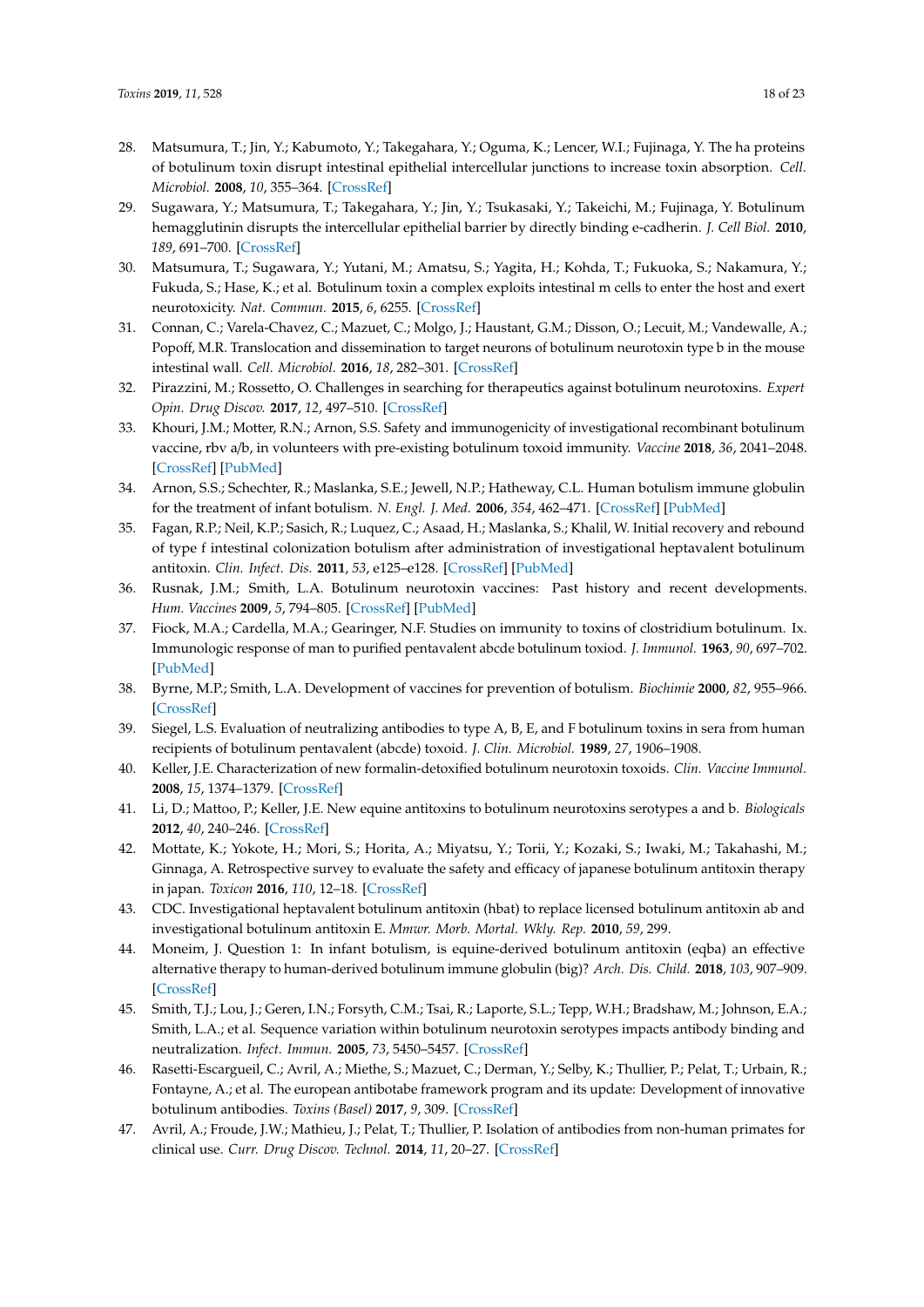- <span id="page-18-0"></span>48. Pelat, T.; Thullier, P. Non-human primate immune libraries combined with germline humanization: An (almost) new, and powerful approach for the isolation of therapeutic antibodies. *MAbs* **2009**, *1*, 377–381. [\[CrossRef\]](http://dx.doi.org/10.4161/mabs.1.4.8635)
- <span id="page-18-1"></span>49. Chen, F.; Kuziemko, G.M.; Amersdorfer, P.; Wong, C.; Marks, J.D.; Stevens, R.C. Antibody mapping to domains of botulinum neurotoxin serotype a in the complexed and uncomplexed forms. *Infect. Immun.* **1997**, *65*, 1626–1630.
- <span id="page-18-2"></span>50. Levy, R.; Forsyth, C.M.; LaPorte, S.L.; Geren, I.N.; Smith, L.A.; Marks, J.D. Fine and domain-level epitope mapping of botulinum neurotoxin type a neutralizing antibodies by yeast surface display. *J. Mol. Biol.* **2007**, *365*, 196–210. [\[CrossRef\]](http://dx.doi.org/10.1016/j.jmb.2006.09.084)
- 51. Mullaney, B.P.; Pallavicini, M.G.; Marks, J.D. Epitope mapping of neutralizing botulinum neurotoxin a antibodies by phage display. *Infect. Immun.* **2001**, *69*, 6511–6514. [\[CrossRef\]](http://dx.doi.org/10.1128/IAI.69.10.6511-6514.2001)
- 52. Atassi, M.Z.; Dolimbek, B.Z. Mapping of the antibody-binding regions on the hn-domain (residues 449-859) of botulinum neurotoxin A with antitoxin antibodies from four host species. Full profile of the continuous antigenic regions of the h-chain of botulinum neurotoxin A. *Protein J.* **2004**, *23*, 39–52. [\[CrossRef\]](http://dx.doi.org/10.1023/B:JOPC.0000016257.91979.06)
- 53. Atassi, M.Z.; Dolimbek, G.S.; Deitiker, P.R.; Aoki, K.R.; Dolimbek, B.Z. Submolecular recognition profiles in two mouse strains of non-protective and protective antibodies against botulinum neurotoxin A. *Mol. Immunol.* **2005**, *42*, 1509–1520. [\[CrossRef\]](http://dx.doi.org/10.1016/j.molimm.2005.01.016) [\[PubMed\]](http://www.ncbi.nlm.nih.gov/pubmed/15950744)
- <span id="page-18-3"></span>54. Dertzbaugh, M.T.; West, M.W. Mapping of protective and cross-reactive domains of the type a neurotoxin of clostridium botulinum. *Vaccine* **1996**, *14*, 1538–1544. [\[CrossRef\]](http://dx.doi.org/10.1016/S0264-410X(96)00094-1)
- <span id="page-18-4"></span>55. Espinoza, Y.; Wong, D.; Ahene, A.; Der, K.; Martinez, Z.; Pham, J.; Cobb, R.R.; Farr-Jones, S.; Marks, J.D.; Tomic, M.T. Pharmacokinetics of human recombinant anti-botulinum toxin antibodies in rats. *Toxins (Basel)* **2019**, *11*, 345. [\[CrossRef\]](http://dx.doi.org/10.3390/toxins11060345) [\[PubMed\]](http://www.ncbi.nlm.nih.gov/pubmed/31212950)
- <span id="page-18-5"></span>56. Sepulveda, J.; Mukherjee, J.; Tzipori, S.; Simpson, L.L.; Shoemaker, C.B. Efficient serum clearance of botulinum neurotoxin achieved using a pool of small antitoxin binding agents. *Infect. Immun.* **2010**, *78*, 756–763. [\[CrossRef\]](http://dx.doi.org/10.1128/IAI.01084-09) [\[PubMed\]](http://www.ncbi.nlm.nih.gov/pubmed/19917718)
- <span id="page-18-6"></span>57. Adekar, S.P.; Al-Saleem, F.H.; Elias, M.D.; Rybinski, K.A.; Simpson, L.L.; Dessain, S.K. A natural human igm antibody that neutralizes botulinum neurotoxin in vivo. *Hybridoma (Larchmt)* **2008**, *27*, 65–69. [\[CrossRef\]](http://dx.doi.org/10.1089/hyb.2007.0549) [\[PubMed\]](http://www.ncbi.nlm.nih.gov/pubmed/18642670)
- <span id="page-18-7"></span>58. Adekar, S.P.; Jones, R.M.; Elias, M.D.; Al-Saleem, F.H.; Root, M.J.; Simpson, L.L.; Dessain, S.K. Hybridoma populations enriched for affinity-matured human iggs yield high-affinity antibodies specific for botulinum neurotoxins. *J. Immunol. Methods* **2008**, *333*, 156–166. [\[CrossRef\]](http://dx.doi.org/10.1016/j.jim.2008.01.015) [\[PubMed\]](http://www.ncbi.nlm.nih.gov/pubmed/18313069)
- <span id="page-18-8"></span>59. Atassi, M.Z.; Dolimbek, B.Z.; Jankovic, J.; Steward, L.E.; Aoki, K.R. Molecular recognition of botulinum neurotoxin b heavy chain by human antibodies from cervical dystonia patients that develop immunoresistance to toxin treatment. *Mol. Immunol.* **2008**, *45*, 3878–3888. [\[CrossRef\]](http://dx.doi.org/10.1016/j.molimm.2008.06.031)
- <span id="page-18-9"></span>60. Dolimbek, B.Z.; Steward, L.E.; Aoki, K.R.; Atassi, M.Z. Regions of recognition by blocking antibodies on the light chain of botulinum neurotoxin a: Antigenic structure of the entire toxin. *Immunobiology* **2011**, *216*, 698–706. [\[CrossRef\]](http://dx.doi.org/10.1016/j.imbio.2010.10.010)
- <span id="page-18-10"></span>61. Atassi, M.Z. Molecular basis of immunogenicity to botulinum neurotoxins and uses of the defined antigenic regions. *Toxicon* **2015**, *107*, 50–58. [\[CrossRef\]](http://dx.doi.org/10.1016/j.toxicon.2015.06.003)
- <span id="page-18-11"></span>62. Marks, J.D. Deciphering antibody properties that lead to potent botulinum neurotoxin neutralization. *Mov. Disord.* **2004**, *19* (Suppl. S8), S101–S108. [\[CrossRef\]](http://dx.doi.org/10.1002/mds.20023)
- <span id="page-18-13"></span>63. Mazuet, C.; Dano, J.; Popoff, M.R.; Creminon, C.; Volland, H. Characterization of botulinum neurotoxin type a neutralizing monoclonal antibodies and influence of their half-lives on therapeutic activity. *PLoS ONE* **2010**, *5*, e12416. [\[CrossRef\]](http://dx.doi.org/10.1371/journal.pone.0012416) [\[PubMed\]](http://www.ncbi.nlm.nih.gov/pubmed/20865035)
- <span id="page-18-12"></span>64. Nowakowski, A.; Wang, C.; Powers, D.B.; Amersdorfer, P.; Smith, T.J.; Montgomery, V.A.; Sheridan, R.; Blake, R.; Smith, L.A.; Marks, J.D. Potent neutralization of botulinum neurotoxin by recombinant oligoclonal antibody. *Proc. Natl. Acad. Sci. USA* **2002**, *99*, 11346–11350. [\[CrossRef\]](http://dx.doi.org/10.1073/pnas.172229899) [\[PubMed\]](http://www.ncbi.nlm.nih.gov/pubmed/12177434)
- 65. Fan, Y.; Dong, J.; Lou, J.; Wen, W.; Conrad, F.; Geren, I.N.; Garcia-Rodriguez, C.; Smith, T.J.; Smith, L.A.; Ho, M.; et al. Monoclonal antibodies that inhibit the proteolytic activity of botulinum neurotoxin serotype/b. *Toxins (Basel)* **2015**, *7*, 3405–3423. [\[CrossRef\]](http://dx.doi.org/10.3390/toxins7093405) [\[PubMed\]](http://www.ncbi.nlm.nih.gov/pubmed/26343720)
- 66. Fan, Y.; Garcia-Rodriguez, C.; Lou, J.; Wen, W.; Conrad, F.; Zhai, W.; Smith, T.J.; Smith, L.A.; Marks, J.D. A three monoclonal antibody combination potently neutralizes multiple botulinum neurotoxin serotype f subtypes. *PLoS ONE* **2017**, *12*, e0174187. [\[CrossRef\]](http://dx.doi.org/10.1371/journal.pone.0174187) [\[PubMed\]](http://www.ncbi.nlm.nih.gov/pubmed/28323873)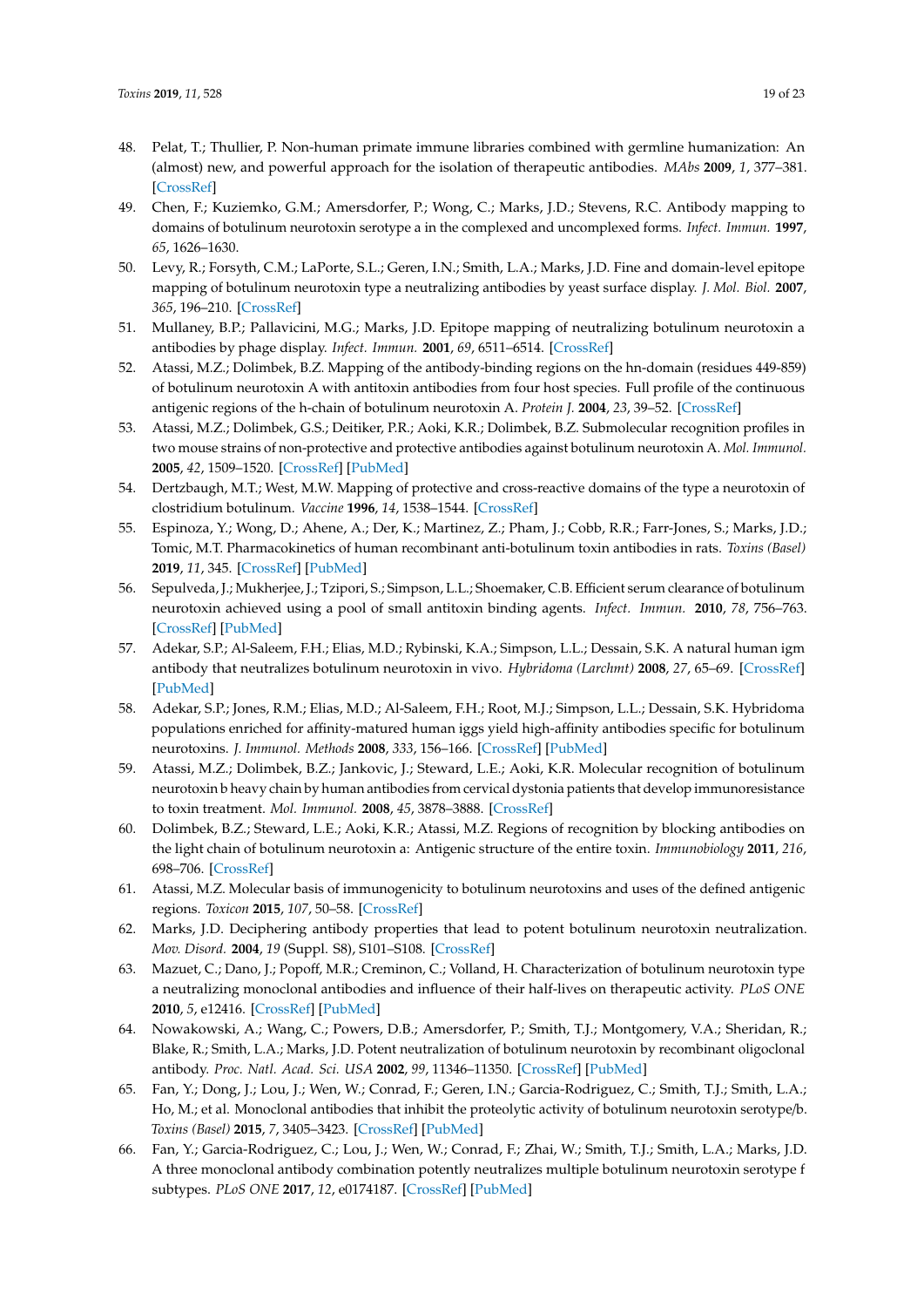- <span id="page-19-15"></span>67. Fan, Y.; Geren, I.N.; Dong, J.; Lou, J.; Wen, W.; Conrad, F.; Smith, T.J.; Smith, L.A.; Ho, M.; Pires-Alves, M.; et al. Monoclonal antibodies targeting the alpha-exosite of botulinum neurotoxin serotype/a inhibit catalytic activity. *PLoS ONE* **2015**, *10*, e0135306. [\[CrossRef\]](http://dx.doi.org/10.1371/journal.pone.0135306) [\[PubMed\]](http://www.ncbi.nlm.nih.gov/pubmed/26275214)
- <span id="page-19-16"></span>68. Garcia-Rodriguez, C.; Geren, I.N.; Lou, J.; Conrad, F.; Forsyth, C.; Wen, W.; Chakraborti, S.; Zao, H.; Manzanarez, G.; Smith, T.J.; et al. Neutralizing human monoclonal antibodies binding multiple serotypes of botulinum neurotoxin. *Protein Eng. Des. Sel.* **2011**, *24*, 321–331. [\[CrossRef\]](http://dx.doi.org/10.1093/protein/gzq111) [\[PubMed\]](http://www.ncbi.nlm.nih.gov/pubmed/21149386)
- <span id="page-19-0"></span>69. Garcia-Rodriguez, C.; Razai, A.; Geren, I.N.; Lou, J.; Conrad, F.; Wen, W.H.; Farr-Jones, S.; Smith, T.J.; Brown, J.L.; Skerry, J.C.; et al. A three monoclonal antibody combination potently neutralizes multiple botulinum neurotoxin serotype e subtypes. *Toxins (Basel)* **2018**, *10*, 105. [\[CrossRef\]](http://dx.doi.org/10.3390/toxins10030105) [\[PubMed\]](http://www.ncbi.nlm.nih.gov/pubmed/29494481)
- <span id="page-19-1"></span>70. Diamant, E.; Lachmi, B.E.; Keren, A.; Barnea, A.; Marcus, H.; Cohen, S.; David, A.B.; Zichel, R. Evaluating the synergistic neutralizing effect of anti-botulinum oligoclonal antibody preparations. *PLoS ONE* **2014**, *9*, e87089. [\[CrossRef\]](http://dx.doi.org/10.1371/journal.pone.0087089)
- <span id="page-19-2"></span>71. Abbasova, S.G.; Ruddenko, N.V.; Gorokhovatskii, A.; Kapralova, M.V.; Vinogradova, I.D.; Vertiev Iu, V.; Nesmeianov, V.A.; Grishin, E.V. Monoclonal antibodies to type a, b, e and f botulinum neurotoxins. *Russ. J. Bioorganic Chem.* **2011**, *37*, 344–353. [\[CrossRef\]](http://dx.doi.org/10.1134/S1068162011030022)
- <span id="page-19-3"></span>72. Mukherjee, J.; McCann, C.; Ofori, K.; Hill, J.; Baldwin, K.; Shoemaker, C.B.; Harrison, P.; Tzipori, S. Sheep monoclonal antibodies prevent systemic effects of botulinum neurotoxin a1. *Toxins (Basel)* **2012**, *4*, 1565–1581. [\[CrossRef\]](http://dx.doi.org/10.3390/toxins4121565)
- <span id="page-19-4"></span>73. Kalb, S.R.; Santana, W.I.; Geren, I.N.; Garcia-Rodriguez, C.; Lou, J.; Smith, T.J.; Marks, J.D.; Smith, L.A.; Pirkle, J.L.; Barr, J.R. Extraction and inhibition of enzymatic activity of botulinum neurotoxins /b1, /b2, /b3, /b4, and /b5 by a panel of monoclonal anti-bont/b antibodies. *BMC Biochem.* **2011**, *12*, 58. [\[CrossRef\]](http://dx.doi.org/10.1186/1471-2091-12-58) [\[PubMed\]](http://www.ncbi.nlm.nih.gov/pubmed/22085466)
- <span id="page-19-5"></span>74. Chen, C.; Wang, S.; Wang, H.; Mao, X.; Zhang, T.; Ji, G.; Shi, X.; Xia, T.; Lu, W.; Zhang, D.; et al. Potent neutralization of botulinum neurotoxin/b by synergistic action of antibodies recognizing protein and ganglioside receptor binding domain. *PLoS ONE* **2012**, *7*, e43845. [\[CrossRef\]](http://dx.doi.org/10.1371/journal.pone.0043845) [\[PubMed\]](http://www.ncbi.nlm.nih.gov/pubmed/22952786)
- <span id="page-19-6"></span>75. Tomic, M.T.; Espinoza, Y.; Martinez, Z.; Pham, K.; Cobb, R.R.; Snow, D.M.; Earnhart, C.G.; Pals, T.; Syar, E.S.; Niemuth, N.; et al. Monoclonal antibody combinations prevent serotype a and serotype b inhalational botulism in a guinea pig model. *Toxins (Basel)* **2019**, *11*, 208. [\[CrossRef\]](http://dx.doi.org/10.3390/toxins11040208) [\[PubMed\]](http://www.ncbi.nlm.nih.gov/pubmed/30959899)
- <span id="page-19-7"></span>76. Mukamoto, M.; Maeda, H.; Kohda, T.; Nozaki, C.; Takahashi, M.; Kozaki, S. Characterization of neutralizing mouse-human chimeric and shuffling antibodies against botulinum neurotoxin A. *Microbiol. Immunol.* **2012**, *56*, 748–755. [\[CrossRef\]](http://dx.doi.org/10.1111/j.1348-0421.2012.00503.x) [\[PubMed\]](http://www.ncbi.nlm.nih.gov/pubmed/22938032)
- <span id="page-19-8"></span>77. Mukamoto, M.; Maeda, H.; Kohda, T.; Nozaki, C.; Takahashi, M.; Kozaki, S. Production of a neutralizing mouse-human chimeric antibody against botulinum neurotoxin serotype E. *Jpn. J. Infect. Dis* **2013**, *66*, 46–50. [\[CrossRef\]](http://dx.doi.org/10.7883/yoken.66.46) [\[PubMed\]](http://www.ncbi.nlm.nih.gov/pubmed/23429085)
- <span id="page-19-9"></span>78. Prigent, J.; Mazuet, C.; Boquet, D.; Lamourette, P.; Volland, H.; Popoff, M.R.; Creminon, C.; Simon, S. Production and characterisation of a neutralising chimeric antibody against botulinum neurotoxin A. *PLoS ONE* **2010**, *5*, e13245. [\[CrossRef\]](http://dx.doi.org/10.1371/journal.pone.0013245)
- <span id="page-19-10"></span>79. Takahashi, T.; Joshi, S.G.; Al-Saleem, F.; Ancharski, D.; Singh, A.; Nasser, Z.; Simpson, L.L. Localization of the sites and characterization of the mechanisms by which anti-light chain antibodies neutralize the actions of the botulinum holotoxin. *Vaccine* **2009**, *27*, 2616–2624. [\[CrossRef\]](http://dx.doi.org/10.1016/j.vaccine.2009.02.051)
- <span id="page-19-11"></span>80. Cheng, L.W.; Stanker, L.H.; Henderson, T.D.; Lou, J.; Marks, J.D. Antibody protection against botulinum neurotoxin intoxication in mice. *Infect. Immun.* **2009**, *77*, 4305–4313. [\[CrossRef\]](http://dx.doi.org/10.1128/IAI.00405-09)
- <span id="page-19-12"></span>81. Sharma, R.; Zhao, H.; Al-Saleem, F.H.; Ubaid, A.S.; Puligedda, R.D.; Segan, A.T.; Lindorfer, M.A.; Bermudez, R.; Elias, M.; Adekar, S.P.; et al. Mechanisms of enhanced neutralization of botulinum neurotoxin by monoclonal antibodies conjugated to antibodies specific for the erythrocyte complement receptor. *Mol. Immunol.* **2014**, *57*, 247–254. [\[CrossRef\]](http://dx.doi.org/10.1016/j.molimm.2013.09.005)
- <span id="page-19-13"></span>82. Al-Saleem, F.H.; Sharma, R.; Puligedda, R.D.; Elias, M.; Kattala, C.D.; Simon, P.M.; Simpson, L.L.; Dessain, S.K. Rbc adherence of immune complexes containing botulinum toxin improves neutralization and macrophage uptake. *Toxins (Basel)* **2017**, *9*, 173. [\[CrossRef\]](http://dx.doi.org/10.3390/toxins9050173)
- <span id="page-19-14"></span>83. Adekar, S.P.; Segan, A.T.; Chen, C.; Bermudez, R.; Elias, M.D.; Selling, B.H.; Kapadnis, B.P.; Simpson, L.L.; Simon, P.M.; Dessain, S.K. Enhanced neutralization potency of botulinum neurotoxin antibodies using a red blood cell-targeting fusion protein. *PLoS ONE* **2011**, *6*, e17491. [\[CrossRef\]](http://dx.doi.org/10.1371/journal.pone.0017491) [\[PubMed\]](http://www.ncbi.nlm.nih.gov/pubmed/21399689)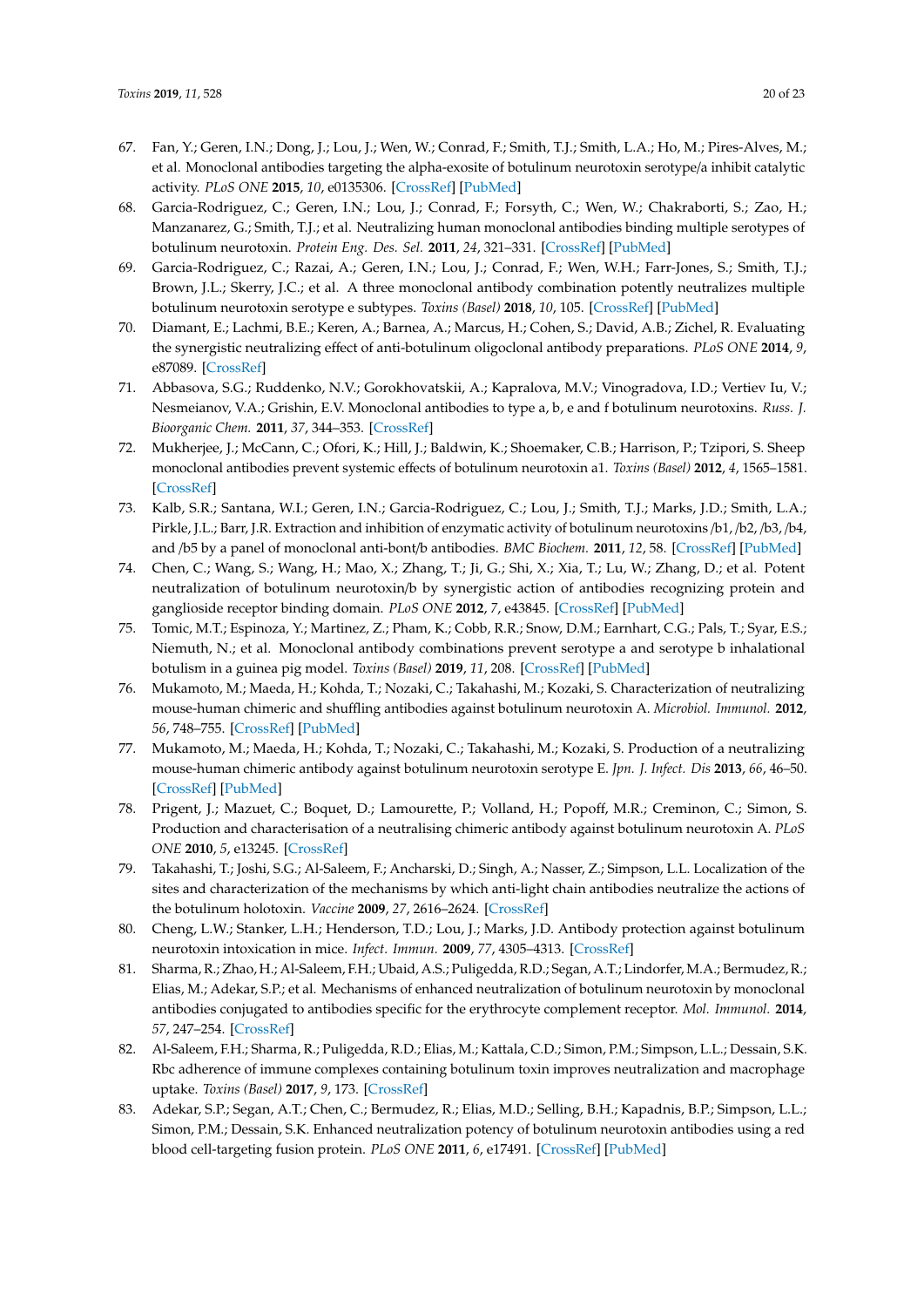- <span id="page-20-0"></span>84. Adekar, S.P.; Takahashi, T.; Jones, R.M.; Al-Saleem, F.H.; Ancharski, D.M.; Root, M.J.; Kapadnis, B.P.; Simpson, L.L.; Dessain, S.K. Neutralization of botulinum neurotoxin by a human monoclonal antibody specific for the catalytic light chain. *PLoS ONE* **2008**, *3*, e3023. [\[CrossRef\]](http://dx.doi.org/10.1371/journal.pone.0003023) [\[PubMed\]](http://www.ncbi.nlm.nih.gov/pubmed/18714390)
- <span id="page-20-1"></span>85. Al-Saleem, F.H.; Nasser, Z.; Olson, R.M.; Cao, L.; Simpson, L.L. Identification of the factors that govern the ability of therapeutic antibodies to provide postchallenge protection against botulinum toxin: A model for assessing postchallenge efficacy of medical countermeasures against agents of bioterrorism and biological warfare. *J. Pharmacol. Exp. Ther.* **2011**, *338*, 503–517. [\[PubMed\]](http://www.ncbi.nlm.nih.gov/pubmed/21586604)
- <span id="page-20-2"></span>86. Shoemaker. Design options for mrna-encoded bont antitoxins employing camelid single-domain antibody (vhh) components. *Toxicon* **2018**, *156*, S120.
- <span id="page-20-3"></span>87. Ayyar, B.V.; Tajhya, R.B.; Beeton, C.; Atassi, M.Z. Antigenic sites on the hn domain of botulinum neurotoxin a stimulate protective antibody responses against active toxin. *Sci. Rep.* **2015**, *5*, 15776. [\[CrossRef\]](http://dx.doi.org/10.1038/srep15776) [\[PubMed\]](http://www.ncbi.nlm.nih.gov/pubmed/26508475)
- <span id="page-20-4"></span>88. Strotmeier, J.; Mahrhold, S.; Krez, N.; Janzen, C.; Lou, J.; Marks, J.D.; Binz, T.; Rummel, A. Identification of the synaptic vesicle glycoprotein 2 receptor binding site in botulinum neurotoxin A. *FEBS Lett.* **2014**, *588*, 1087–1093. [\[CrossRef\]](http://dx.doi.org/10.1016/j.febslet.2014.02.034) [\[PubMed\]](http://www.ncbi.nlm.nih.gov/pubmed/24583011)
- <span id="page-20-5"></span>89. Tavallaie, M.; Chenal, A.; Gillet, D.; Pereira, Y.; Manich, M.; Gibert, M.; Raffestin, S.; Popoff, M.R.; Marvaud, J.C. Interaction between the two subdomains of the c-terminal part of the botulinum neurotoxin a is essential for the generation of protective antibodies. *FEBS Lett.* **2004**, *572*, 299–306. [\[CrossRef\]](http://dx.doi.org/10.1016/j.febslet.2004.06.094) [\[PubMed\]](http://www.ncbi.nlm.nih.gov/pubmed/15304366)
- <span id="page-20-6"></span>90. Barrera, D.J.; Rosenberg, J.N.; Chiu, J.G.; Chang, Y.N.; Debatis, M.; Ngoi, S.M.; Chang, J.T.; Shoemaker, C.B.; Oyler, G.A.; Mayfield, S.P. Algal chloroplast produced camelid vh h antitoxins are capable of neutralizing botulinum neurotoxin. *Plant. Biotechnol. J.* **2015**, *13*, 117–124. [\[CrossRef\]](http://dx.doi.org/10.1111/pbi.12244) [\[PubMed\]](http://www.ncbi.nlm.nih.gov/pubmed/25229405)
- <span id="page-20-7"></span>91. Baghban, R.; Gargari, S.L.; Rajabibazl, M.; Nazarian, S.; Bakherad, H. Camelid-derived heavy-chain nanobody against clostridium botulinum neurotoxin E in pichia pastoris. *Biotechnol. Appl. Biochem.* **2016**, *63*, 200–205. [\[CrossRef\]](http://dx.doi.org/10.1002/bab.1226)
- <span id="page-20-8"></span>92. Tremblay, J.M.; Kuo, C.L.; Abeijon, C.; Sepulveda, J.; Oyler, G.; Hu, X.; Jin, M.M.; Shoemaker, C.B. Camelid single domain antibodies (vhhs) as neuronal cell intrabody binding agents and inhibitors of clostridium botulinum neurotoxin (bont) proteases. *Toxicon* **2010**, *56*, 990–998. [\[CrossRef\]](http://dx.doi.org/10.1016/j.toxicon.2010.07.003)
- <span id="page-20-9"></span>93. Huang, N.J.; Pishesha, N.; Mukherjee, J.; Zhang, S.; Deshycka, R.; Sudaryo, V.; Dong, M.; Shoemaker, C.B.; Lodish, H.F. Genetically engineered red cells expressing single domain camelid antibodies confer long-term protection against botulinum neurotoxin. *Nat. Commun.* **2017**, *8*, 423. [\[CrossRef\]](http://dx.doi.org/10.1038/s41467-017-00448-0) [\[PubMed\]](http://www.ncbi.nlm.nih.gov/pubmed/28871080)
- <span id="page-20-10"></span>94. Trollet, C.; Pereira, Y.; Burgain, A.; Litzler, E.; Mezrahi, M.; Seguin, J.; Manich, M.; Popoff, M.R.; Scherman, D.; Bigey, P. Generation of high-titer neutralizing antibodies against botulinum toxins A, B, and E by DNA electrotransfer. *Infect. Immun.* **2009**, *77*, 2221–2229. [\[CrossRef\]](http://dx.doi.org/10.1128/IAI.01269-08) [\[PubMed\]](http://www.ncbi.nlm.nih.gov/pubmed/19237523)
- <span id="page-20-11"></span>95. Trott, D.L.; Yang, M.; Gonzalez, J.; Larson, A.E.; Tepp, W.H.; Johnson, E.A.; Cook, M.E. Egg yolk antibodies for detection and neutralization of clostridium botulinum type A neurotoxin. *J. Food Prot.* **2009**, *72*, 1005–1011. [\[CrossRef\]](http://dx.doi.org/10.4315/0362-028X-72.5.1005) [\[PubMed\]](http://www.ncbi.nlm.nih.gov/pubmed/19517727)
- <span id="page-20-12"></span>96. Burgain, A.; Rochard, A.; Trollet, C.; Mazuet, C.; Popoff, M.R.; Escriou, V.; Scherman, D.; Bigey, P. DNA electroporation in rabbits as a method for generation of high-titer neutralizing antisera: Examples of the botulinum toxins types A, B, and E. *Hum. Vaccin Immunother.* **2013**, *9*, 2147–2156. [\[CrossRef\]](http://dx.doi.org/10.4161/hv.25192) [\[PubMed\]](http://www.ncbi.nlm.nih.gov/pubmed/23877030)
- <span id="page-20-13"></span>97. Amersdorfer, P.; Marks, J.D. Phage libraries for generation of anti-botulinum scfv antibodies. *Methods Mol. Biol.* **2000**, *145*, 219–240. [\[PubMed\]](http://www.ncbi.nlm.nih.gov/pubmed/10820725)
- <span id="page-20-14"></span>98. Amersdorfer, P.; Wong, C.; Chen, S.; Smith, T.; Deshpande, S.; Sheridan, R.; Finnern, R.; Marks, J.D. Molecular characterization of murine humoral immune response to botulinum neurotoxin type a binding domain as assessed by using phage antibody libraries. *Infect. Immun.* **1997**, *65*, 3743–3752. [\[PubMed\]](http://www.ncbi.nlm.nih.gov/pubmed/9284147)
- <span id="page-20-15"></span>99. Amersdorfer, P.; Wong, C.; Smith, T.; Chen, S.; Deshpande, S.; Sheridan, R.; Marks, J.D. Genetic and immunological comparison of anti-botulinum type A antibodies from immune and non-immune human phage libraries. *Vaccine* **2002**, *20*, 1640–1648. [\[CrossRef\]](http://dx.doi.org/10.1016/S0264-410X(01)00482-0)
- <span id="page-20-16"></span>100. Wu, H.C.; Yeh, C.T.; Huang, Y.L.; Tarn, L.J.; Lung, C.C. Characterization of neutralizing antibodies and identification of neutralizing epitope mimics on the clostridium botulinum neurotoxin type A. *Appl. Environ. Microbiol.* **2001**, *67*, 3201–3207. [\[CrossRef\]](http://dx.doi.org/10.1128/AEM.67.7.3201-3207.2001)
- <span id="page-20-17"></span>101. Zhou, H.; Zhou, B.; Pellett, S.; Johnson, E.A.; Janda, K.D. Selection and characterization of a human monoclonal neutralizing antibody for clostridium botulinum neurotoxin serotype B. *Bioorganic Med. Chem. Lett.* **2009**, *19*, 662–664. [\[CrossRef\]](http://dx.doi.org/10.1016/j.bmcl.2008.12.055)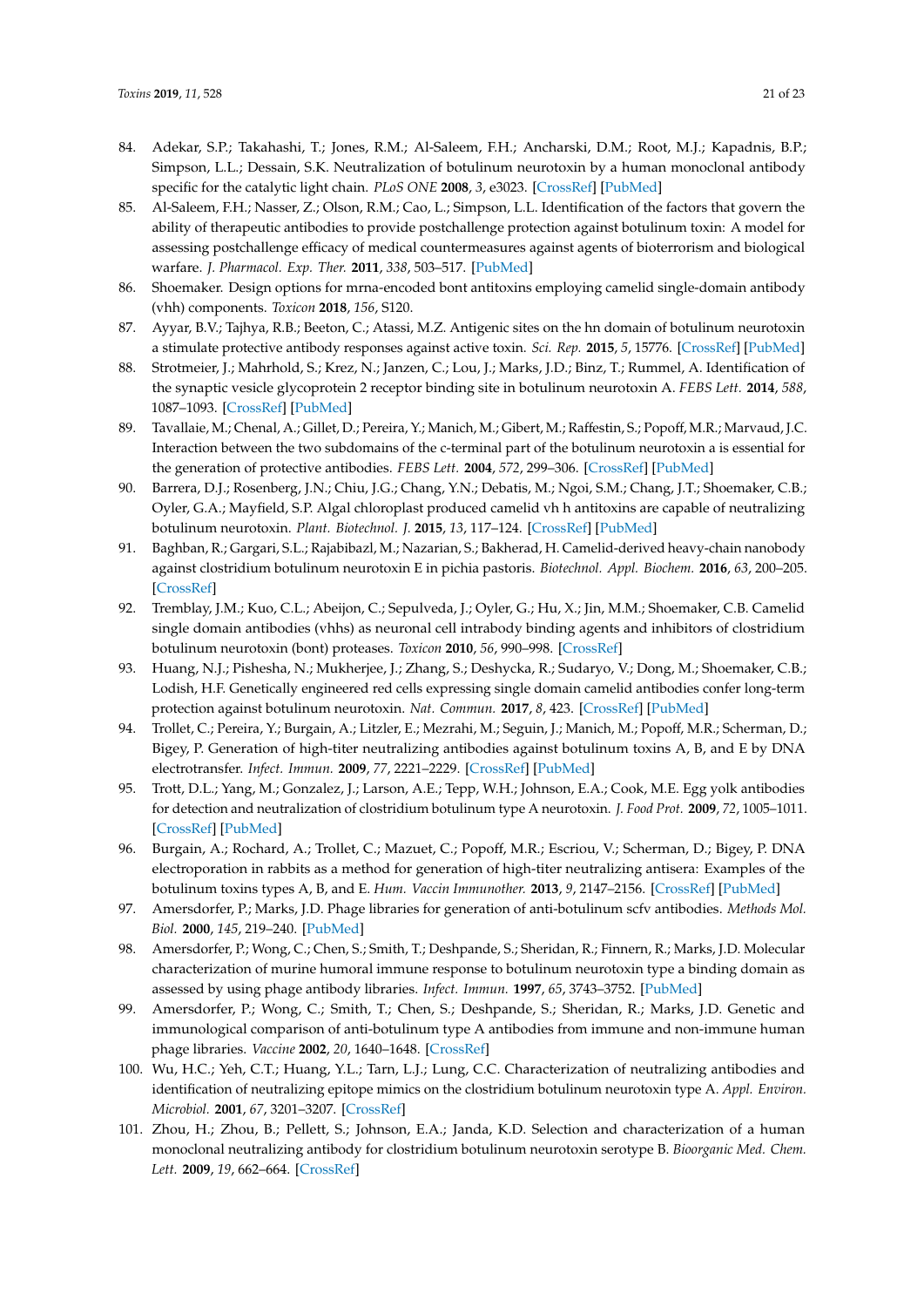- <span id="page-21-0"></span>102. Yu, R.; Wang, S.; Yu, Y.Z.; Du, W.S.; Yang, F.; Yu, W.Y.; Sun, Z.W. Neutralizing antibodies of botulinum neurotoxin serotype A screened from a fully synthetic human antibody phage display library. *J. Biomol. Screen.* **2009**, *14*, 991–998. [\[CrossRef\]](http://dx.doi.org/10.1177/1087057109343206)
- <span id="page-21-1"></span>103. Lou, J.; Geren, I.; Garcia-Rodriguez, C.; Forsyth, C.M.; Wen, W.; Knopp, K.; Brown, J.; Smith, T.; Smith, L.A.; Marks, J.D. Affinity maturation of human botulinum neurotoxin antibodies by light chain shuffling via yeast mating. *Protein Eng. Des. Sel.* **2010**, *23*, 311–319. [\[CrossRef\]](http://dx.doi.org/10.1093/protein/gzq001) [\[PubMed\]](http://www.ncbi.nlm.nih.gov/pubmed/20156888)
- <span id="page-21-2"></span>104. Bakherad, H.; Mousavi Gargari, S.L.; Rasooli, I.; Rajabibazl, M.; Mohammadi, M.; Ebrahimizadeh, W.; Safaee Ardakani, L.; Zare, H. In vivo neutralization of botulinum neurotoxins serotype e with heavy-chain camelid antibodies (vhh). *Mol. Biotechnol.* **2013**, *55*, 159–167. [\[CrossRef\]](http://dx.doi.org/10.1007/s12033-013-9669-1) [\[PubMed\]](http://www.ncbi.nlm.nih.gov/pubmed/23666874)
- <span id="page-21-3"></span>105. Fan, Y.; Barash, J.R.; Lou, J.; Conrad, F.; Marks, J.D.; Arnon, S.S. Immunological characterization and neutralizing ability of monoclonal antibodies directed against botulinum neurotoxin type H. *J. Infect. Dis.* **2016**, *213*, 1606–1614. [\[CrossRef\]](http://dx.doi.org/10.1093/infdis/jiv770) [\[PubMed\]](http://www.ncbi.nlm.nih.gov/pubmed/26936913)
- <span id="page-21-4"></span>106. Pellett, S.; Tepp, W.H.; Bradshaw, M.; Kalb, S.R.; Dykes, J.K.; Lin, G.; Nawrocki, E.M.; Pier, C.L.; Barr, J.R.; Maslanka, S.E.; et al. Purification and characterization of botulinum neurotoxin fa from a genetically modified clostridium botulinum strain. *mSphere* **2016**, *1*. [\[CrossRef\]](http://dx.doi.org/10.1128/mSphere.00100-15) [\[PubMed\]](http://www.ncbi.nlm.nih.gov/pubmed/27303710)
- <span id="page-21-5"></span>107. Li, M.; Lee, D.; Obi, C.R.; Freeberg, J.K.; Farr-Jones, S.; Tomic, M.T. An ambient temperature-stable antitoxin of nine co-formulated antibodies for botulism caused by serotypes A, B and E. *PLoS ONE* **2018**, *13*, e0197011. [\[CrossRef\]](http://dx.doi.org/10.1371/journal.pone.0197011) [\[PubMed\]](http://www.ncbi.nlm.nih.gov/pubmed/29746518)
- <span id="page-21-6"></span>108. Nayak, S.U.; Griffiss, J.M.; McKenzie, R.; Fuchs, E.J.; Jurao, R.A.; An, A.T.; Ahene, A.; Tomic, M.; Hendrix, C.W.; Zenilman, J.M. Safety and pharmacokinetics of xoma 3ab, a novel mixture of three monoclonal antibodies against botulinum toxin A. *Antimicrob. Agents Chemother.* **2014**, *58*, 5047–5053. [\[CrossRef\]](http://dx.doi.org/10.1128/AAC.02830-14) [\[PubMed\]](http://www.ncbi.nlm.nih.gov/pubmed/24913160)
- <span id="page-21-7"></span>109. Smith, L.A. Botulism and vaccines for its prevention. *Vaccine* **2009**, *27* (Suppl. S4), D33–D39. [\[CrossRef\]](http://dx.doi.org/10.1016/j.vaccine.2009.08.059)
- <span id="page-21-8"></span>110. Kaji, R. New and emerging indications of botulinum toxin therapy. *Parkinsonism Relat. Disord.* **2011**, *17* (Suppl. S1), S25–S27. [\[CrossRef\]](http://dx.doi.org/10.1016/j.parkreldis.2011.06.017)
- 111. Fonfria, E.; Maignel, J.; Lezmi, S.; Martin, V.; Splevins, A.; Shubber, S.; Kalinichev, M.; Foster, K.; Picaut, P.; Krupp, J. The expanding therapeutic utility of botulinum neurotoxins. *Toxins (Basel)* **2018**, *10*, 208. [\[CrossRef\]](http://dx.doi.org/10.3390/toxins10050208)
- <span id="page-21-9"></span>112. Jankovic, J. An update on new and unique uses of botulinum toxin in movement disorders. *Toxicon* **2018**, *147*, 84–88. [\[CrossRef\]](http://dx.doi.org/10.1016/j.toxicon.2017.09.003)
- <span id="page-21-10"></span>113. Dolly, J.O.; Lawrence, G.W.; Meng, J.; Wang, J.; Ovsepian, S.V. Neuro-exocytosis: Botulinum toxins as inhibitory probes and versatile therapeutics. *Curr. Opin. Pharmacol.* **2009**, *9*, 326–335. [\[CrossRef\]](http://dx.doi.org/10.1016/j.coph.2009.03.004) [\[PubMed\]](http://www.ncbi.nlm.nih.gov/pubmed/19394272)
- 114. Dressler, D. Clinical applications of botulinum toxin. *Curr. Opin. Microbiol.* **2012**, *15*, 325–336. [\[CrossRef\]](http://dx.doi.org/10.1016/j.mib.2012.05.012) [\[PubMed\]](http://www.ncbi.nlm.nih.gov/pubmed/22770659)
- <span id="page-21-11"></span>115. Dressler, D.; Roggenkaemper, P. A brief history of neurological botulinum toxin therapy in germany. *J. Neural Transm. (Vienna)* **2017**, *124*, 1217–1221. [\[CrossRef\]](http://dx.doi.org/10.1007/s00702-017-1762-3) [\[PubMed\]](http://www.ncbi.nlm.nih.gov/pubmed/28733711)
- <span id="page-21-12"></span>116. Brin, M.F.; Tan, K.; Gallagher, C. Differences in botulinum toxins: Time to end the confusion. *J. Cosmet. Laser Ther.* **2009**, *11*, 180–181. [\[CrossRef\]](http://dx.doi.org/10.1080/14764170903137121) [\[PubMed\]](http://www.ncbi.nlm.nih.gov/pubmed/19626521)
- 117. Wollmer, M.A.; de Boer, C.; Kalak, N.; Beck, J.; Gotz, T.; Schmidt, T.; Hodzic, M.; Bayer, U.; Kollmann, T.; Kollewe, K.; et al. Facing depression with botulinum toxin: A randomized controlled trial. *J. Psychiatr. Res.* **2012**, *46*, 574–581. [\[CrossRef\]](http://dx.doi.org/10.1016/j.jpsychires.2012.01.027) [\[PubMed\]](http://www.ncbi.nlm.nih.gov/pubmed/22364892)
- <span id="page-21-13"></span>118. Dong, H.; Fan, S.; Luo, Y.; Peng, B. Botulinum toxin relieves anxiety and depression in patients with hemifacial spasm and blepharospasm. *Neuropsychiatr. Dis. Treat.* **2019**, *15*, 33–36. [\[CrossRef\]](http://dx.doi.org/10.2147/NDT.S181820) [\[PubMed\]](http://www.ncbi.nlm.nih.gov/pubmed/30587995)
- <span id="page-21-14"></span>119. Przedpelski, A.; Tepp, W.H.; Zuverink, M.; Johnson, E.A.; Pellet, S.; Barbieri, J.T. Enhancing toxin-based vaccines against botulism. *Vaccine* **2018**, *36*, 827–832. [\[CrossRef\]](http://dx.doi.org/10.1016/j.vaccine.2017.12.064)
- <span id="page-21-15"></span>120. Mustafa, W.; Al-Saleem, F.H.; Nasser, Z.; Olson, R.M.; Mattis, J.A.; Simpson, L.L.; Schnell, M.J. Immunization of mice with the non-toxic hc50 domain of botulinum neurotoxin presented by rabies virus particles induces a strong immune response affording protection against high-dose botulinum neurotoxin challenge. *Vaccine* **2011**, *29*, 4638–4645. [\[CrossRef\]](http://dx.doi.org/10.1016/j.vaccine.2011.04.045)
- 121. Zichel, R.; Mimran, A.; Keren, A.; Barnea, A.; Steinberger-Levy, I.; Marcus, D.; Turgeman, A.; Reuveny, S. Efficacy of a potential trivalent vaccine based on hc fragments of botulinum toxins A, B, and E produced in a cell-free expression system. *Clin. Vaccine Immunol.* **2010**, *17*, 784–792. [\[CrossRef\]](http://dx.doi.org/10.1128/CVI.00496-09)
- 122. Yu, Y.Z.; Guo, J.P.; An, H.J.; Zhang, S.M.; Wang, S.; Yu, W.Y.; Sun, Z.W. Potent tetravalent replicon vaccines against botulinum neurotoxins using DNA-based semliki forest virus replicon vectors. *Vaccine* **2013**, *31*, 2427–2432. [\[CrossRef\]](http://dx.doi.org/10.1016/j.vaccine.2013.03.046)